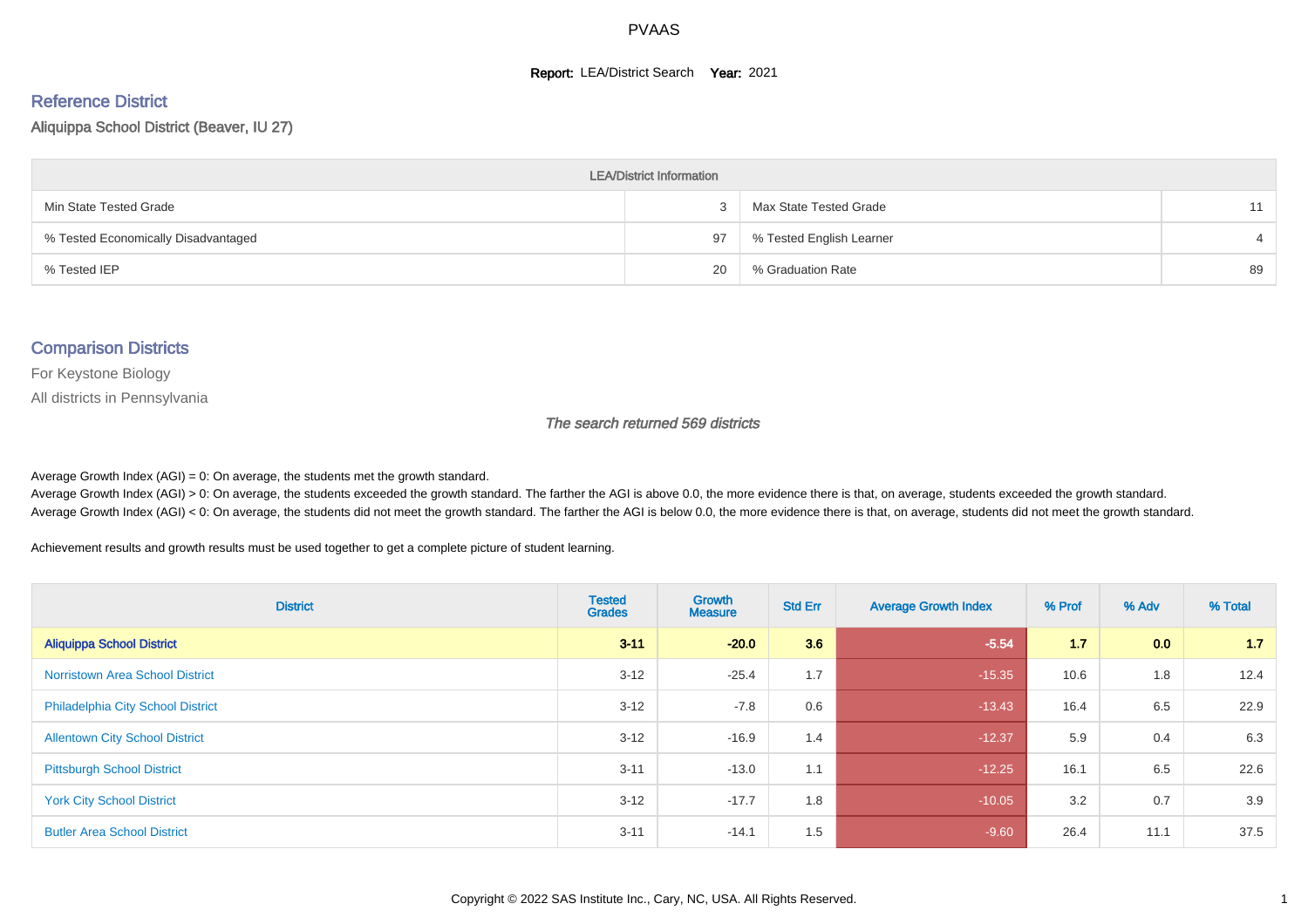| <b>District</b>                                    | <b>Tested</b><br><b>Grades</b> | Growth<br><b>Measure</b> | <b>Std Err</b> | <b>Average Growth Index</b> | % Prof | % Adv   | % Total |
|----------------------------------------------------|--------------------------------|--------------------------|----------------|-----------------------------|--------|---------|---------|
| <b>Aliquippa School District</b>                   | $3 - 11$                       | $-20.0$                  | 3.6            | $-5.54$                     | $1.7$  | 0.0     | 1.7     |
| <b>Muhlenberg School District</b>                  | $3 - 10$                       | $-17.8$                  | 1.9            | $-9.34$                     | 12.4   | 4.6     | 17.0    |
| <b>North Hills School District</b>                 | $3 - 11$                       | $-15.8$                  | 1.8            | $-8.84$                     | 26.4   | 19.8    | 46.2    |
| <b>Cheltenham School District</b>                  | $3 - 11$                       | $-17.6$                  | 2.0            | $-8.74$                     | 24.4   | 8.3     | 32.6    |
| <b>Williamsport Area School District</b>           | $3 - 11$                       | $-11.7$                  | 1.4            | $-8.29$                     | 18.2   | 10.5    | 28.7    |
| <b>West Side CTC</b>                               | $9 - 10$                       | $-32.0$                  | 3.9            | $-8.16$                     | 5.9    | 0.0     | 5.9     |
| Ambridge Area School District                      | $3 - 12$                       | $-19.4$                  | 2.5            | $-7.64$                     | 23.2   | 5.6     | 28.9    |
| <b>Lancaster School District</b>                   | $3 - 12$                       | $-10.0$                  | 1.4            | $-7.22$                     | 9.0    | 3.9     | 12.8    |
| <b>Greater Latrobe School District</b>             | $3 - 11$                       | $-14.1$                  | 2.0            | $-7.14$                     | 41.0   | 12.6    | 53.6    |
| <b>York Co School Of Technology</b>                | $9 - 12$                       | $-10.9$                  | 1.6            | $-6.79$                     | 22.6   | $4.0\,$ | 26.6    |
| <b>Hempfield Area School District</b>              | $3 - 12$                       | $-10.2$                  | 1.6            | $-6.37$                     | 28.1   | 19.2    | 47.3    |
| <b>Kennett Consolidated School District</b>        | $3 - 11$                       | $-10.4$                  | 1.7            | $-6.27$                     | 28.7   | 14.0    | 42.7    |
| <b>Big Beaver Falls Area School District</b>       | $3 - 11$                       | $-17.9$                  | 2.8            | $-6.27$                     | 9.4    | 2.8     | 12.2    |
| <b>New Castle Area School District</b>             | $3 - 12$                       | $-13.6$                  | 2.3            | $-5.99$                     | 17.6   | 2.0     | 19.5    |
| <b>Coatesville Area School District</b>            | $3 - 11$                       | $-9.5$                   | 1.6            | $-5.81$                     | 12.8   | 3.3     | 16.2    |
| <b>Central Cambria School District</b>             | $3 - 11$                       | $-12.7$                  | 2.3            | $-5.61$                     | 19.4   | 7.4     | 26.9    |
| <b>Aliquippa School District</b>                   | $3 - 11$                       | $-20.0$                  | 3.6            | $-5.54$                     | 1.7    | 0.0     | $1.7$   |
| <b>Frazier School District</b>                     | $3 - 11$                       | $-18.9$                  | 3.4            | $-5.49$                     | 18.3   | 1.4     | 19.7    |
| <b>Lincoln Park Performing Arts Charter School</b> | $7 - 11$                       | $-14.9$                  | 2.7            | $-5.45$                     | 39.3   | 8.9     | 48.2    |
| <b>Washington School District</b>                  | $3 - 11$                       | $-15.9$                  | 2.9            | $-5.44$                     | 12.9   | 1.7     | 14.7    |
| Philadelphia Academy Charter School                | $3 - 11$                       | $-14.7$                  | 2.7            | $-5.42$                     | 21.6   | 3.9     | 25.5    |
| <b>Bristol Township School District</b>            | $3 - 11$                       | $-7.4$                   | 1.4            | $-5.32$                     | 13.8   | 4.6     | 18.4    |
| <b>Wilkes-Barre Area School District</b>           | $3 - 11$                       | $-12.4$                  | 2.4            | $-5.18$                     | 14.2   | 3.7     | 17.9    |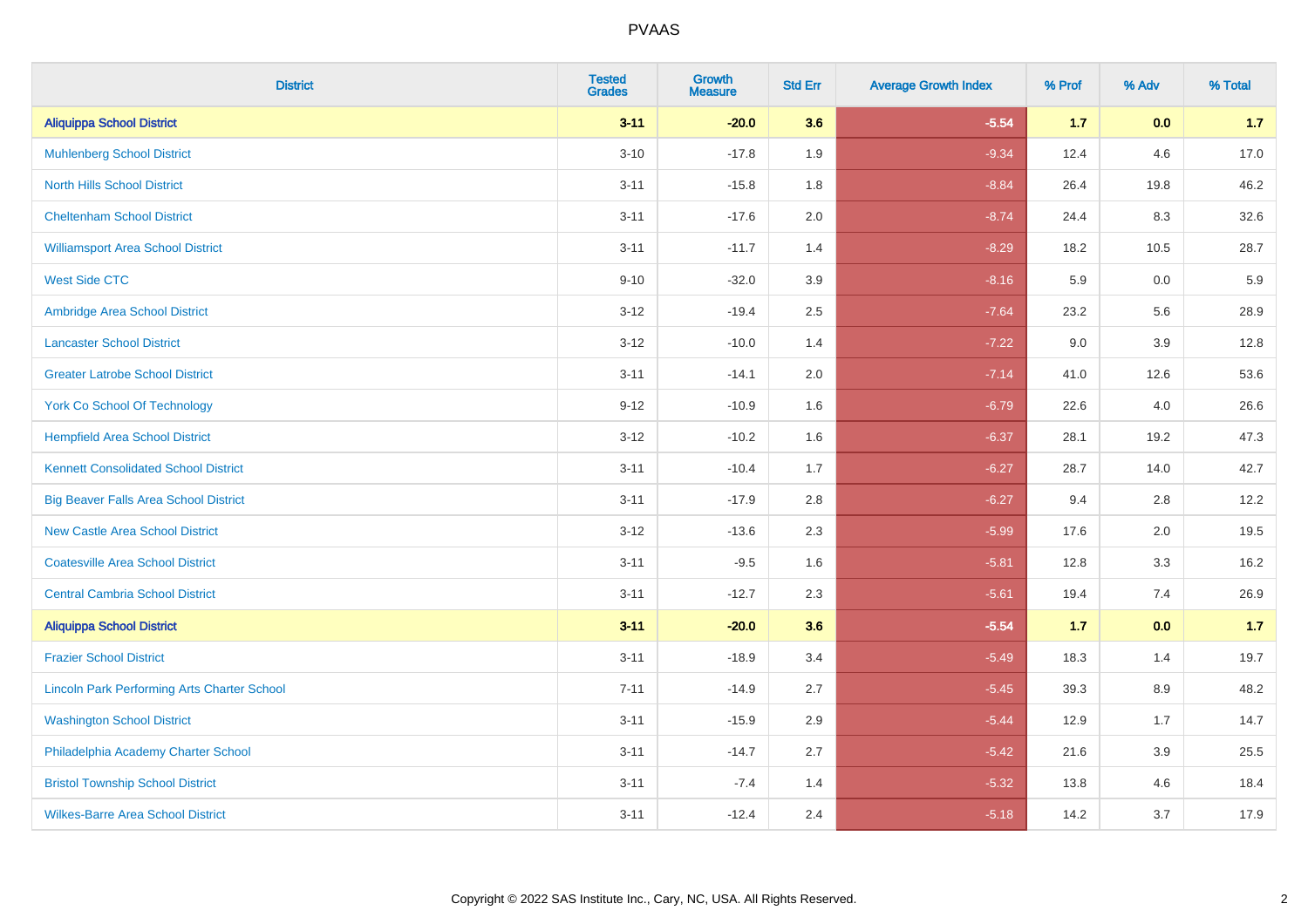| <b>District</b>                                   | <b>Tested</b><br><b>Grades</b> | <b>Growth</b><br><b>Measure</b> | <b>Std Err</b> | <b>Average Growth Index</b> | % Prof | % Adv   | % Total  |
|---------------------------------------------------|--------------------------------|---------------------------------|----------------|-----------------------------|--------|---------|----------|
| <b>Aliquippa School District</b>                  | $3 - 11$                       | $-20.0$                         | 3.6            | $-5.54$                     | $1.7$  | 0.0     | 1.7      |
| <b>East Lycoming School District</b>              | $3 - 11$                       | $-10.9$                         | 2.1            | $-5.08$                     | 22.5   | 8.2     | 30.8     |
| Meyersdale Area School District                   | $3 - 11$                       | $-16.1$                         | 3.3            | $-4.94$                     | 20.3   | 5.8     | 26.1     |
| <b>Trinity Area School District</b>               | $3 - 11$                       | $-8.7$                          | 1.8            | $-4.87$                     | 20.9   | $9.8\,$ | $30.8\,$ |
| <b>Executive Education Academy Charter School</b> | $3 - 10$                       | $-14.6$                         | 3.0            | $-4.81$                     | 8.5    | 1.2     | 9.8      |
| <b>Chartiers-Houston School District</b>          | $3 - 10$                       | $-16.5$                         | 3.5            | $-4.79$                     | 26.3   | $6.6\,$ | 32.9     |
| West Mifflin Area School District                 | $3 - 12$                       | $-11.9$                         | 2.5            | $-4.77$                     | 15.9   | 4.0     | 19.9     |
| Lehigh Valley Charter High School For The Arts    | $9 - 10$                       | $-11.8$                         | 2.5            | $-4.76$                     | 28.9   | 5.7     | 34.6     |
| <b>Girard School District</b>                     | $3 - 11$                       | $-12.3$                         | 2.6            | $-4.76$                     | 29.7   | 18.9    | 48.6     |
| <b>Neshannock Township School District</b>        | $3 - 10$                       | $-12.5$                         | 2.7            | $-4.73$                     | 29.0   | 13.0    | 42.0     |
| <b>Fannett-Metal School District</b>              | $3 - 11$                       | $-22.3$                         | 4.8            | $-4.65$                     | 16.4   | 6.6     | 23.0     |
| <b>Derry Area School District</b>                 | $3 - 11$                       | $-11.8$                         | 2.6            | $-4.53$                     | 34.8   | 6.1     | 40.9     |
| <b>Northwestern School District</b>               | $3 - 11$                       | $-14.6$                         | 3.2            | $-4.51$                     | 32.5   | 13.7    | 46.2     |
| <b>Dunmore School District</b>                    | $3 - 11$                       | $-12.2$                         | 2.7            | $-4.51$                     | 15.0   | 5.3     | 20.4     |
| <b>Hanover Public School District</b>             | $3 - 11$                       | $-12.4$                         | 2.7            | $-4.50$                     | 22.7   | 6.2     | 28.9     |
| Jim Thorpe Area School District                   | $3 - 11$                       | $-10.9$                         | 2.4            | $-4.48$                     | 19.5   | 6.0     | 25.5     |
| <b>Greenville Area School District</b>            | $3 - 11$                       | $-13.2$                         | 3.0            | $-4.45$                     | 32.1   | 4.6     | 36.7     |
| <b>Chambersburg Area School District</b>          | $3 - 11$                       | $-5.6$                          | 1.3            | $-4.42$                     | 24.2   | 15.2    | 39.4     |
| <b>General Mclane School District</b>             | $3 - 11$                       | $-10.7$                         | 2.4            | $-4.40$                     | 34.0   | 15.6    | 49.6     |
| <b>Big Spring School District</b>                 | $3 - 11$                       | $-9.8$                          | 2.3            | $-4.32$                     | 23.6   | 12.9    | 36.5     |
| <b>Interboro School District</b>                  | $3 - 12$                       | $-8.4$                          | 2.0            | $-4.27$                     | 27.6   | 6.4     | 34.1     |
| <b>Central Dauphin School District</b>            | $3 - 11$                       | $-5.2$                          | 1.2            | $-4.24$                     | 29.3   | 8.7     | 38.0     |
| <b>Chartiers Valley School District</b>           | $3 - 11$                       | $-9.1$                          | 2.1            | $-4.23$                     | 20.7   | 17.4    | 38.0     |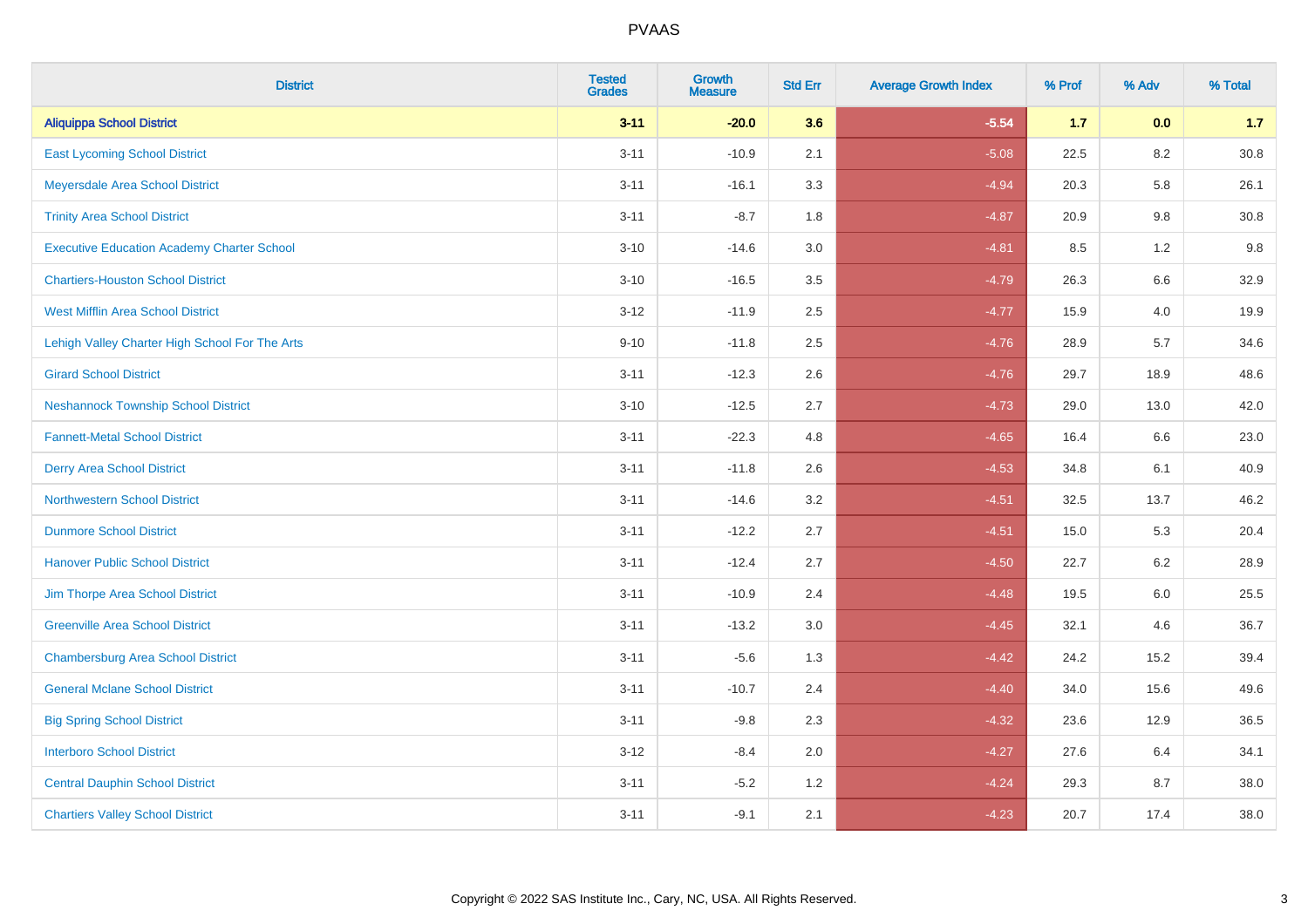| <b>District</b>                               | <b>Tested</b><br><b>Grades</b> | Growth<br><b>Measure</b> | <b>Std Err</b> | <b>Average Growth Index</b> | % Prof | % Adv | % Total |
|-----------------------------------------------|--------------------------------|--------------------------|----------------|-----------------------------|--------|-------|---------|
| <b>Aliquippa School District</b>              | $3 - 11$                       | $-20.0$                  | 3.6            | $-5.54$                     | $1.7$  | 0.0   | 1.7     |
| <b>Central Fulton School District</b>         | $3 - 11$                       | $-13.3$                  | 3.2            | $-4.20$                     | 18.1   | 9.7   | 27.8    |
| <b>Williamsburg Community School District</b> | $3 - 11$                       | $-16.9$                  | 4.1            | $-4.14$                     | 22.4   | 0.0   | 22.4    |
| <b>Panther Valley School District</b>         | $3 - 12$                       | $-13.3$                  | 3.2            | $-4.10$                     | 31.5   | 4.1   | 35.6    |
| <b>Moniteau School District</b>               | $3 - 11$                       | $-11.8$                  | 2.9            | $-4.07$                     | 22.6   | 5.0   | 27.6    |
| <b>Mid Valley School District</b>             | $3 - 10$                       | $-11.1$                  | 2.7            | $-4.07$                     | 28.3   | 8.1   | 36.4    |
| <b>Mcguffey School District</b>               | $3 - 11$                       | $-12.1$                  | 3.0            | $-4.06$                     | 12.8   | 5.9   | 18.6    |
| <b>Southmoreland School District</b>          | $3 - 11$                       | $-12.5$                  | 3.1            | $-4.04$                     | 33.3   | 15.5  | 48.8    |
| <b>Milton Area School District</b>            | $3 - 11$                       | $-10.1$                  | 2.5            | $-4.04$                     | 23.0   | 11.3  | 34.2    |
| <b>Scranton School District</b>               | $3 - 12$                       | $-10.1$                  | 2.5            | $-4.04$                     | 20.0   | 7.7   | 27.7    |
| <b>Deer Lakes School District</b>             | $3 - 11$                       | $-10.0$                  | 2.5            | $-4.02$                     | 27.7   | 9.9   | 37.6    |
| <b>Ellwood City Area School District</b>      | $3 - 11$                       | $-12.5$                  | 3.1            | $-4.00$                     | 26.7   | 8.7   | 35.4    |
| <b>Plum Borough School District</b>           | $3 - 11$                       | $-9.4$                   | 2.4            | $-3.98$                     | 32.9   | 27.4  | 60.4    |
| <b>Windber Area School District</b>           | $3 - 11$                       | $-11.9$                  | 3.0            | $-3.94$                     | 41.0   | 10.3  | 51.3    |
| <b>Tussey Mountain School District</b>        | $3 - 12$                       | $-13.0$                  | 3.3            | $-3.93$                     | 11.1   | 3.2   | 14.3    |
| <b>Bethlehem Area School District</b>         | $3 - 11$                       | $-4.5$                   | 1.1            | $-3.91$                     | 20.4   | 11.3  | 31.7    |
| <b>Tacony Academy Charter School</b>          | $3 - 11$                       | $-12.9$                  | 3.3            | $-3.90$                     | 8.6    | 1.4   | 10.0    |
| <b>Grove City Area School District</b>        | $3 - 12$                       | $-8.8$                   | 2.3            | $-3.89$                     | 25.6   | 16.4  | 42.0    |
| <b>Pittston Area School District</b>          | $3 - 11$                       | $-8.2$                   | 2.2            | $-3.75$                     | 26.7   | 14.8  | 41.5    |
| <b>Mohawk Area School District</b>            | $3 - 11$                       | $-10.5$                  | 2.8            | $-3.75$                     | 35.1   | 10.6  | 45.7    |
| Jefferson County-Dubois AVTS                  | $9 - 11$                       | $-11.7$                  | 3.1            | $-3.72$                     | 17.6   | 2.8   | 20.4    |
| <b>Shade-Central City School District</b>     | $3 - 11$                       | $-14.6$                  | 4.0            | $-3.68$                     | 9.6    | 0.0   | 9.6     |
| <b>Old Forge School District</b>              | $3 - 12$                       | $-11.3$                  | 3.1            | $-3.62$                     | 28.6   | 13.2  | 41.8    |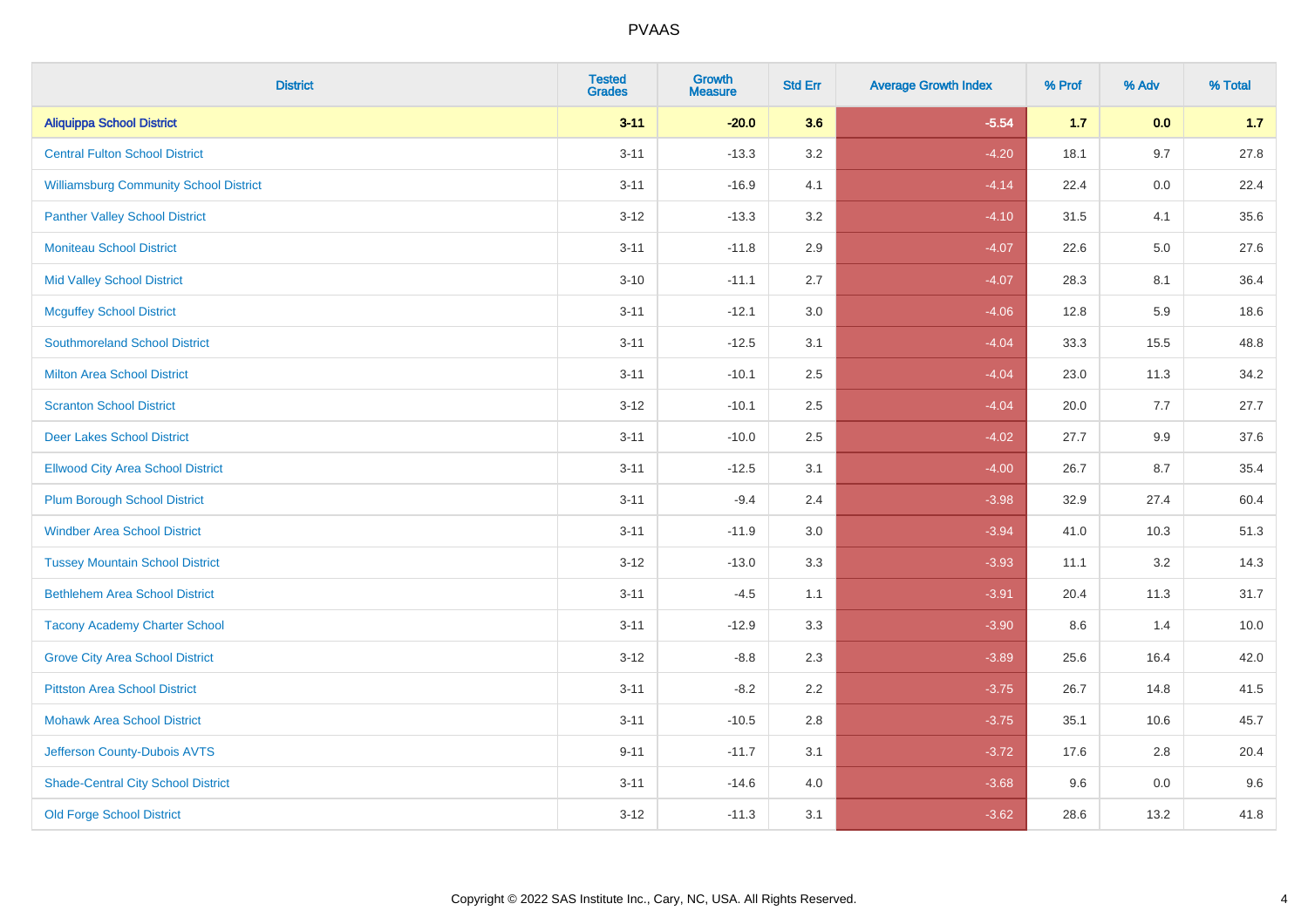| <b>District</b>                           | <b>Tested</b><br><b>Grades</b> | Growth<br><b>Measure</b> | <b>Std Err</b> | <b>Average Growth Index</b> | % Prof | % Adv | % Total |
|-------------------------------------------|--------------------------------|--------------------------|----------------|-----------------------------|--------|-------|---------|
| <b>Aliquippa School District</b>          | $3 - 11$                       | $-20.0$                  | 3.6            | $-5.54$                     | $1.7$  | 0.0   | 1.7     |
| <b>West York Area School District</b>     | $3 - 12$                       | $-9.8$                   | 2.7            | $-3.57$                     | 21.9   | 10.9  | 32.8    |
| Morrisville Borough School District       | $3 - 11$                       | $-13.1$                  | 3.7            | $-3.52$                     | 4.9    | 1.6   | 6.6     |
| Mechanicsburg Area School District        | $3 - 11$                       | $-5.7$                   | 1.6            | $-3.48$                     | 35.1   | 16.0  | 51.2    |
| <b>South Park School District</b>         | $3 - 11$                       | $-8.8$                   | 2.5            | $-3.46$                     | 28.1   | 17.0  | 45.2    |
| <b>Burgettstown Area School District</b>  | $3 - 11$                       | $-11.2$                  | 3.2            | $-3.46$                     | 16.0   | 2.7   | 18.7    |
| <b>Ligonier Valley School District</b>    | $3 - 11$                       | $-10.8$                  | 3.1            | $-3.43$                     | 34.1   | 5.8   | 39.9    |
| <b>Shikellamy School District</b>         | $3 - 10$                       | $-8.3$                   | 2.4            | $-3.42$                     | 20.8   | 18.5  | 39.2    |
| <b>Mount Carmel Area School District</b>  | $3 - 11$                       | $-7.9$                   | 2.3            | $-3.38$                     | 18.2   | 4.4   | 22.6    |
| East Stroudsburg Area School District     | $3 - 11$                       | $-4.9$                   | 1.4            | $-3.38$                     | 22.7   | 12.5  | 35.2    |
| Lackawanna Trail School District          | $3 - 10$                       | $-11.0$                  | 3.3            | $-3.35$                     | 13.1   | 18.0  | 31.2    |
| <b>Riverview School District</b>          | $3 - 11$                       | $-13.0$                  | 4.0            | $-3.29$                     | 43.1   | 7.8   | 51.0    |
| <b>Canon-Mcmillan School District</b>     | $3 - 11$                       | $-5.0$                   | 1.5            | $-3.25$                     | 30.8   | 28.5  | 59.3    |
| <b>Somerset Area School District</b>      | $3 - 11$                       | $-7.6$                   | 2.4            | $-3.17$                     | 21.0   | 14.5  | 35.5    |
| <b>Parkland School District</b>           | $3 - 11$                       | $-3.7$                   | 1.2            | $-3.17$                     | 31.4   | 30.6  | 62.0    |
| <b>Montoursville Area School District</b> | $3 - 12$                       | $-8.4$                   | 2.6            | $-3.17$                     | 38.8   | 18.2  | 57.0    |
| <b>Keystone Oaks School District</b>      | $3 - 11$                       | $-7.2$                   | 2.3            | $-3.14$                     | 30.0   | 11.1  | 41.0    |
| <b>Wissahickon School District</b>        | $3 - 10$                       | $-5.3$                   | 1.7            | $-3.14$                     | 27.5   | 29.0  | 56.6    |
| <b>Hanover Area School District</b>       | $3 - 11$                       | $-14.7$                  | 4.7            | $-3.13$                     | 12.1   | 3.0   | 15.2    |
| <b>Erie City School District</b>          | $3-12$                         | $-4.5$                   | 1.4            | $-3.09$                     | 13.4   | 6.7   | 20.1    |
| Jefferson-Morgan School District          | $3 - 10$                       | $-12.0$                  | 3.9            | $-3.09$                     | 28.6   | 6.1   | 34.7    |
| California Area School District           | $3 - 10$                       | $-13.7$                  | 4.5            | $-3.06$                     | 41.7   | 16.7  | 58.3    |
| <b>Greensburg Salem School District</b>   | $3 - 11$                       | $-6.9$                   | 2.2            | $-3.06$                     | 30.3   | 13.3  | 43.6    |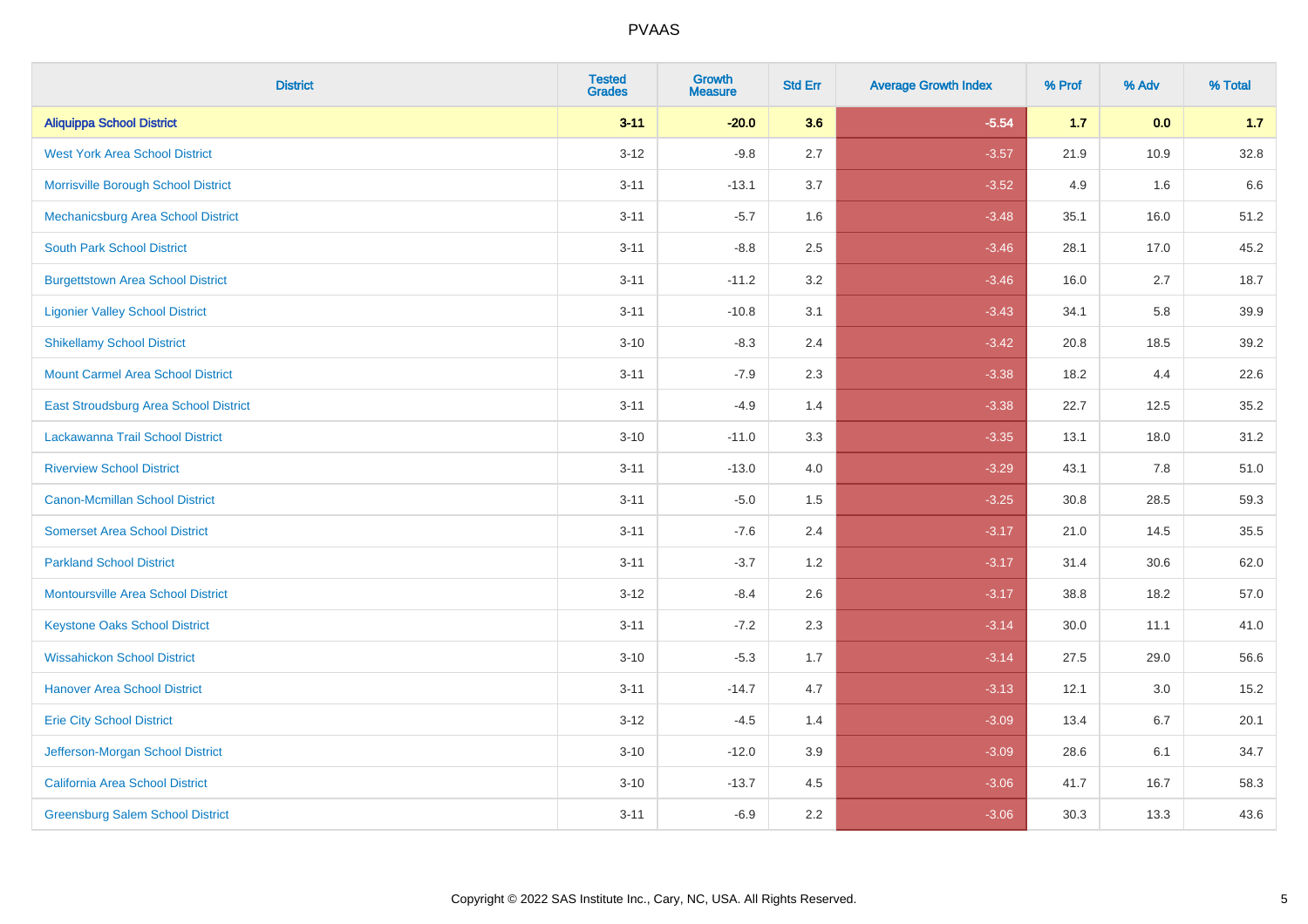| <b>District</b>                                | <b>Tested</b><br><b>Grades</b> | <b>Growth</b><br><b>Measure</b> | <b>Std Err</b> | <b>Average Growth Index</b> | % Prof | % Adv | % Total |
|------------------------------------------------|--------------------------------|---------------------------------|----------------|-----------------------------|--------|-------|---------|
| <b>Aliquippa School District</b>               | $3 - 11$                       | $-20.0$                         | 3.6            | $-5.54$                     | $1.7$  | 0.0   | 1.7     |
| Imhotep Institute Charter High School          | $9 - 11$                       | $-17.6$                         | 5.8            | $-3.03$                     | 15.4   | 0.0   | 15.4    |
| Boys Latin Of Philadelphia Charter School      | $6 - 12$                       | $-8.0$                          | 2.7            | $-3.02$                     | 1.4    | 0.0   | 1.4     |
| <b>Gettysburg Area School District</b>         | $3 - 11$                       | $-6.0$                          | 2.0            | $-3.02$                     | 28.8   | 19.6  | 48.5    |
| <b>Corry Area School District</b>              | $3 - 11$                       | $-6.8$                          | 2.3            | $-3.01$                     | 24.0   | 8.8   | 32.8    |
| <b>Carlisle Area School District</b>           | $3 - 11$                       | $-5.2$                          | 1.7            | $-2.99$                     | 28.0   | 19.3  | 47.3    |
| <b>Montour School District</b>                 | $3 - 11$                       | $-6.1$                          | 2.1            | $-2.95$                     | 31.8   | 23.6  | 55.3    |
| <b>Baldwin-Whitehall School District</b>       | $3 - 11$                       | $-5.5$                          | 1.9            | $-2.93$                     | 32.0   | 14.7  | 46.7    |
| <b>Carbon Career &amp; Technical Institute</b> | $9 - 11$                       | $-9.3$                          | 3.2            | $-2.92$                     | 19.6   | 2.2   | 21.7    |
| <b>Mifflinburg Area School District</b>        | $3 - 11$                       | $-6.0$                          | 2.1            | $-2.87$                     | 32.7   | 13.3  | 46.0    |
| <b>Berwick Area School District</b>            | $3 - 11$                       | $-6.9$                          | 2.4            | $-2.84$                     | 22.3   | 11.5  | 33.8    |
| Southern Columbia Area School District         | $3 - 11$                       | $-8.5$                          | 3.0            | $-2.83$                     | 30.5   | 12.8  | 43.3    |
| <b>Innovative Arts Academy Charter School</b>  | $6 - 11$                       | $-7.2$                          | 2.5            | $-2.83$                     | 2.0    | 0.0   | $2.0\,$ |
| <b>Quakertown Community School District</b>    | $3 - 12$                       | $-4.3$                          | $1.5$          | $-2.79$                     | 33.8   | 20.1  | 53.8    |
| <b>Sharon City School District</b>             | $3 - 11$                       | $-6.5$                          | 2.3            | $-2.79$                     | 13.1   | 5.0   | 18.1    |
| <b>Pottsgrove School District</b>              | $3 - 11$                       | $-5.5$                          | 2.0            | $-2.78$                     | 28.6   | 10.3  | 38.8    |
| <b>Clarion-Limestone Area School District</b>  | $3 - 12$                       | $-10.0$                         | 3.6            | $-2.76$                     | 28.3   | 20.0  | 48.3    |
| Selinsgrove Area School District               | $3 - 12$                       | $-5.7$                          | 2.1            | $-2.74$                     | 25.4   | 13.9  | 39.2    |
| <b>Karns City Area School District</b>         | $3 - 11$                       | $-7.2$                          | 2.6            | $-2.71$                     | 26.4   | 20.8  | 47.2    |
| <b>Eastern York School District</b>            | $3 - 11$                       | $-6.2$                          | 2.3            | $-2.70$                     | 27.8   | 18.5  | 46.4    |
| La Academia Partnership Charter School         | $6 - 11$                       | $-15.5$                         | 5.7            | $-2.70$                     | 2.3    | 0.0   | 2.3     |
| <b>Governor Mifflin School District</b>        | $3 - 11$                       | $-4.4$                          | 1.6            | $-2.69$                     | 30.3   | 7.7   | 38.0    |
| <b>Avonworth School District</b>               | $3 - 10$                       | $-6.2$                          | 2.3            | $-2.68$                     | 35.9   | 14.1  | 50.0    |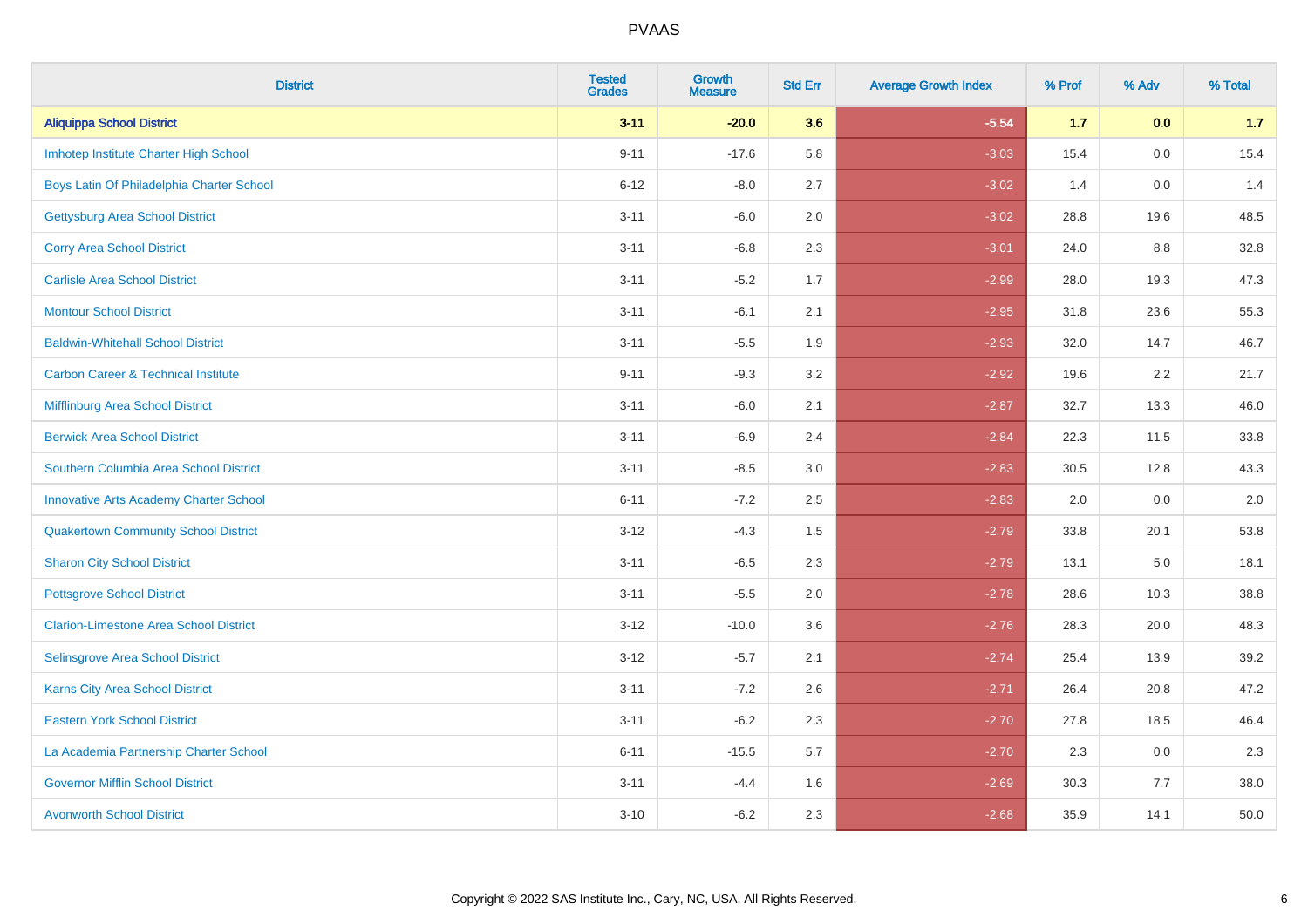| <b>District</b>                               | <b>Tested</b><br><b>Grades</b> | Growth<br><b>Measure</b> | <b>Std Err</b> | <b>Average Growth Index</b> | % Prof | % Adv   | % Total |
|-----------------------------------------------|--------------------------------|--------------------------|----------------|-----------------------------|--------|---------|---------|
| <b>Aliquippa School District</b>              | $3 - 11$                       | $-20.0$                  | 3.6            | $-5.54$                     | $1.7$  | 0.0     | 1.7     |
| <b>Lawrence County CTC</b>                    | $10 - 11$                      | $-9.8$                   | 3.7            | $-2.68$                     | 7.3    | 0.0     | 7.3     |
| <b>Blairsville-Saltsburg School District</b>  | $3 - 11$                       | $-7.5$                   | 2.8            | $-2.67$                     | 20.1   | 8.2     | 28.3    |
| <b>Connellsville Area School District</b>     | $3 - 11$                       | $-5.3$                   | 2.0            | $-2.67$                     | 24.2   | $5.0\,$ | 29.1    |
| <b>Turkeyfoot Valley Area School District</b> | $3 - 12$                       | $-15.4$                  | 5.8            | $-2.66$                     | 3.8    | 3.8     | 7.6     |
| <b>Richland School District</b>               | $3 - 11$                       | $-6.9$                   | 2.6            | $-2.63$                     | 40.1   | 20.9    | 61.0    |
| <b>Bethel Park School District</b>            | $3 - 11$                       | $-4.4$                   | 1.7            | $-2.62$                     | 40.1   | 27.3    | 67.4    |
| <b>Union City Area School District</b>        | $3 - 12$                       | $-8.7$                   | 3.3            | $-2.59$                     | 29.7   | 10.9    | 40.6    |
| <b>Greater Nanticoke Area School District</b> | $3-12$                         | $-6.8$                   | 2.6            | $-2.58$                     | 15.2   | 8.9     | 24.1    |
| Catasauqua Area School District               | $3 - 12$                       | $-7.3$                   | 2.8            | $-2.58$                     | 27.1   | 11.2    | 38.3    |
| <b>Antietam School District</b>               | $3 - 10$                       | $-9.5$                   | 3.7            | $-2.57$                     | 20.9   | 1.5     | 22.4    |
| <b>Columbia-Montour AVTS</b>                  | $9 - 10$                       | $-7.1$                   | 2.8            | $-2.52$                     | 19.5   | 3.2     | 22.7    |
| Perseus House Charter School Of Excellence    | $6 - 11$                       | $-6.4$                   | 2.6            | $-2.50$                     | 0.9    | 0.0     | 0.9     |
| Pocono Mountain School District               | $3-12$                         | $-4.3$                   | 1.8            | $-2.43$                     | 35.5   | 17.1    | 52.6    |
| <b>Forbes Road School District</b>            | $3 - 11$                       | $-11.5$                  | 4.7            | $-2.43$                     | 23.1   | 10.3    | 33.3    |
| <b>Redbank Valley School District</b>         | $3 - 11$                       | $-7.5$                   | 3.1            | $-2.41$                     | 12.4   | 10.6    | 23.1    |
| <b>Wyoming Valley West School District</b>    | $3 - 11$                       | $-5.5$                   | 2.3            | $-2.38$                     | 22.2   | 9.2     | 31.4    |
| <b>Mount Pleasant Area School District</b>    | $3 - 11$                       | $-5.4$                   | 2.3            | $-2.37$                     | 33.3   | 8.7     | 42.0    |
| <b>Pottsville Area School District</b>        | $3 - 12$                       | $-4.9$                   | 2.1            | $-2.36$                     | 21.8   | 7.9     | 29.6    |
| Octorara Area School District                 | $3 - 11$                       | $-7.5$                   | 3.2            | $-2.35$                     | 26.1   | 17.0    | 43.2    |
| <b>City CHS</b>                               | $10 - 11$                      | $-5.6$                   | 2.4            | $-2.34$                     | 15.9   | 1.5     | 17.4    |
| <b>Jamestown Area School District</b>         | $3 - 11$                       | $-9.5$                   | 4.1            | $-2.33$                     | 41.5   | 4.9     | 46.3    |
| <b>Riverside School District</b>              | $3 - 11$                       | $-6.2$                   | 2.7            | $-2.33$                     | 20.8   | 17.0    | 37.7    |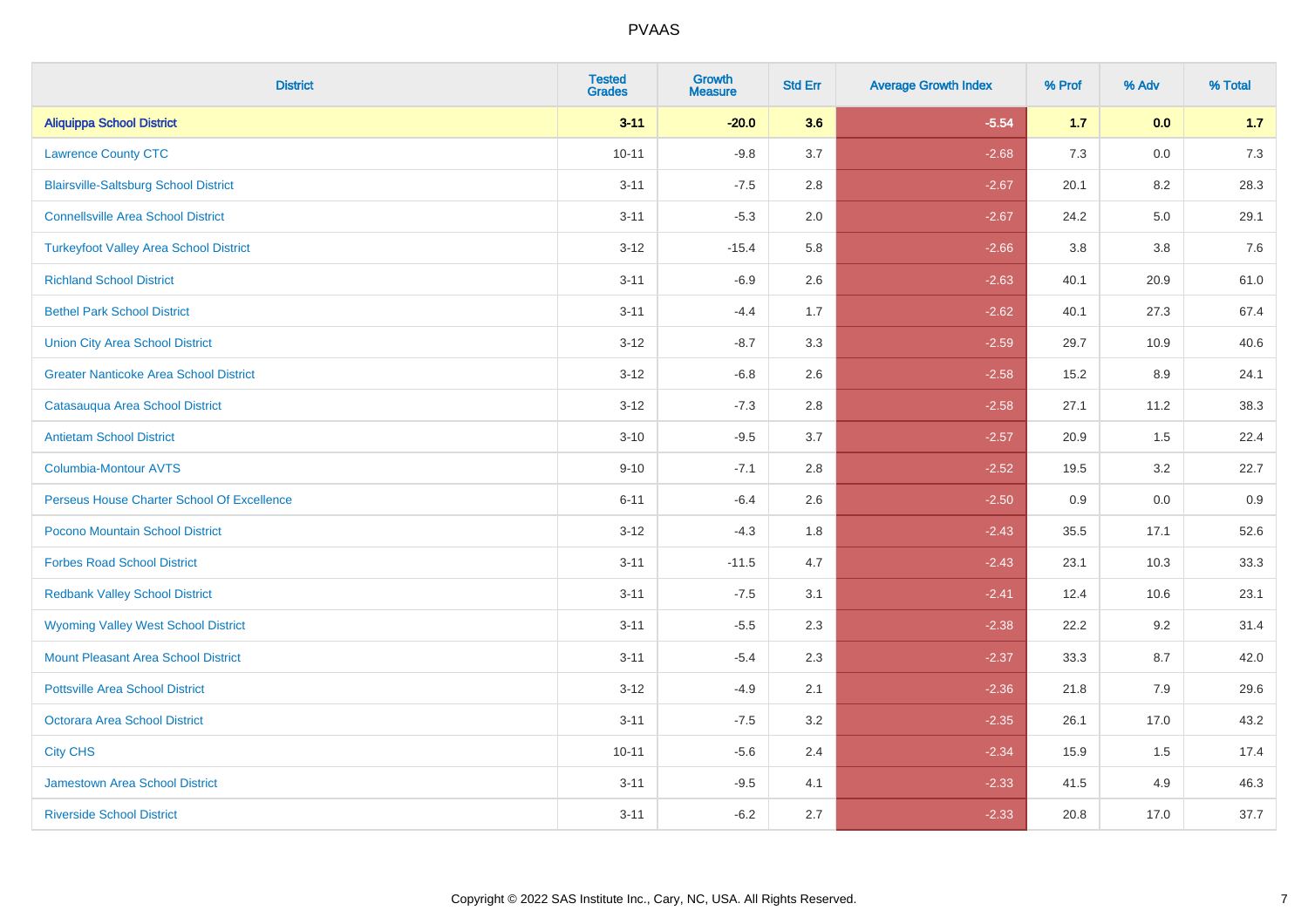| <b>District</b>                                                       | <b>Tested</b><br><b>Grades</b> | Growth<br><b>Measure</b> | <b>Std Err</b> | <b>Average Growth Index</b> | % Prof | % Adv   | % Total |
|-----------------------------------------------------------------------|--------------------------------|--------------------------|----------------|-----------------------------|--------|---------|---------|
| <b>Aliquippa School District</b>                                      | $3 - 11$                       | $-20.0$                  | 3.6            | $-5.54$                     | 1.7    | 0.0     | 1.7     |
| <b>Commodore Perry School District</b>                                | $3 - 11$                       | $-10.4$                  | 4.5            | $-2.30$                     | 29.4   | 5.9     | 35.3    |
| <b>Carmichaels Area School District</b>                               | $3 - 10$                       | $-7.0$                   | 3.1            | $-2.30$                     | 17.8   | 9.6     | 27.4    |
| <b>Susquenita School District</b>                                     | $3 - 11$                       | $-5.9$                   | 2.6            | $-2.28$                     | 30.6   | 13.9    | 44.4    |
| <b>Achievement House Charter School</b>                               | $7 - 11$                       | $-8.2$                   | 3.6            | $-2.28$                     | 16.7   | 2.8     | 19.4    |
| <b>Owen J Roberts School District</b>                                 | $3 - 11$                       | $-3.5$                   | 1.5            | $-2.27$                     | 36.8   | 24.4    | 61.2    |
| <b>Yough School District</b>                                          | $3 - 10$                       | $-6.2$                   | 2.7            | $-2.27$                     | 28.9   | $8.8\,$ | 37.7    |
| <b>Elizabeth Forward School District</b>                              | $3 - 11$                       | $-5.5$                   | 2.5            | $-2.25$                     | 32.2   | 12.8    | 45.0    |
| <b>Wyoming Area School District</b>                                   | $3 - 10$                       | $-5.5$                   | 2.5            | $-2.21$                     | 32.0   | 9.6     | 41.6    |
| <b>Western Beaver County School District</b>                          | $3 - 11$                       | $-9.3$                   | 4.2            | $-2.20$                     | 45.1   | $3.9\,$ | 49.0    |
| North Schuylkill School District                                      | $3 - 11$                       | $-4.7$                   | 2.2            | $-2.16$                     | 20.2   | 11.7    | 31.9    |
| <b>Elk Lake School District</b>                                       | $3 - 11$                       | $-6.1$                   | 2.9            | $-2.12$                     | 26.3   | 11.6    | 37.9    |
| <b>West Middlesex Area School District</b>                            | $3 - 10$                       | $-7.4$                   | 3.5            | $-2.11$                     | 32.0   | 9.6     | 41.6    |
| Cambria Heights School District                                       | $3 - 10$                       | $-6.2$                   | 2.9            | $-2.11$                     | 25.0   | 13.0    | 38.0    |
| <b>East Allegheny School District</b>                                 | $3 - 11$                       | $-6.4$                   | 3.0            | $-2.11$                     | 21.0   | 7.4     | 28.4    |
| <b>Mastery Charter School - Gratz Campus</b>                          | $7 - 10$                       | $-9.5$                   | 4.6            | $-2.09$                     | 0.0    | 3.4     | 3.4     |
| <b>Wellsboro Area School District</b>                                 | $3 - 11$                       | $-6.3$                   | 3.0            | $-2.08$                     | 24.4   | 13.4    | 37.8    |
| <b>West Greene School District</b>                                    | $3 - 11$                       | $-8.1$                   | 3.9            | $-2.08$                     | 31.0   | 11.9    | 42.9    |
| <b>Boyertown Area School District</b>                                 | $3 - 11$                       | $-2.9$                   | 1.4            | $-2.06$                     | 30.8   | 22.6    | 53.4    |
| <b>Freedom Area School District</b>                                   | $3 - 11$                       | $-6.3$                   | 3.1            | $-2.04$                     | 22.9   | 8.4     | 31.3    |
| <b>Riverside Beaver County School District</b>                        | $3 - 11$                       | $-5.5$                   | 2.7            | $-2.03$                     | 35.8   | 23.2    | 59.0    |
| Preparatory Charter School Of Mathematics, Science, Tech, And Careers | $9 - 10$                       | $-5.1$                   | 2.5            | $-2.03$                     | 6.3    | 1.4     | 7.7     |
| <b>Bristol Borough School District</b>                                | $3 - 12$                       | $-5.9$                   | 2.9            | $-2.00$                     | 27.8   | 3.3     | 31.1    |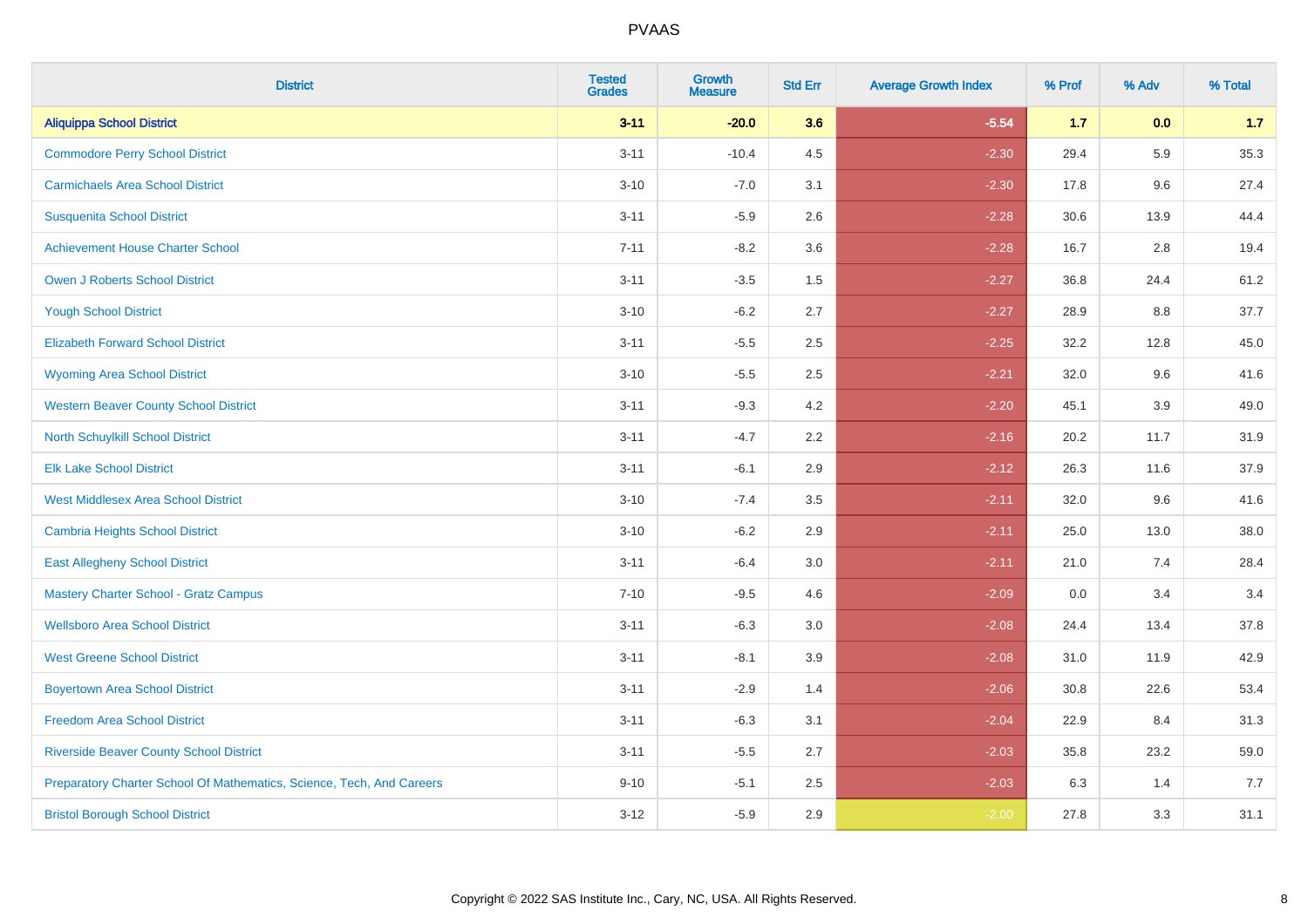| <b>District</b>                                        | <b>Tested</b><br><b>Grades</b> | Growth<br><b>Measure</b> | <b>Std Err</b> | <b>Average Growth Index</b> | % Prof | % Adv | % Total |
|--------------------------------------------------------|--------------------------------|--------------------------|----------------|-----------------------------|--------|-------|---------|
| <b>Aliquippa School District</b>                       | $3 - 11$                       | $-20.0$                  | 3.6            | $-5.54$                     | $1.7$  | 0.0   | 1.7     |
| Lincoln Leadership Academy Charter School              | $3 - 12$                       | $-7.4$                   | 3.7            | $-1.99$                     | 6.4    | 2.1   | 8.5     |
| <b>Sto-Rox School District</b>                         | $3 - 10$                       | $-7.0$                   | 3.5            | $-1.99$                     | 3.2    | 0.0   | 3.2     |
| Kiski Area School District                             | $3 - 11$                       | $-4.0$                   | 2.0            | $-1.99$                     | 23.1   | 18.2  | 41.3    |
| <b>Titusville Area School District</b>                 | $3 - 11$                       | $-5.0$                   | 2.5            | $-1.98$                     | 26.5   | 6.8   | 33.3    |
| Lehigh Valley Academy Regional Charter School          | $3 - 11$                       | $-5.9$                   | 3.0            | $-1.98$                     | 20.0   | 7.7   | 27.7    |
| <b>North East School District</b>                      | $3 - 11$                       | $-5.3$                   | 2.7            | $-1.97$                     | 31.7   | 24.8  | 56.4    |
| Schuylkill Haven Area School District                  | $3 - 11$                       | $-5.3$                   | 2.7            | $-1.96$                     | 22.2   | 11.6  | 33.8    |
| <b>Southern Lehigh School District</b>                 | $3 - 11$                       | $-4.1$                   | 2.1            | $-1.94$                     | 39.3   | 28.0  | 67.2    |
| Millersburg Area School District                       | $3 - 11$                       | $-6.6$                   | 3.4            | $-1.92$                     | 24.1   | 10.3  | 34.5    |
| <b>Jenkintown School District</b>                      | $3 - 11$                       | $-7.9$                   | 4.1            | $-1.92$                     | 34.1   | 27.3  | 61.4    |
| <b>Chester Charter Scholars Academy Charter School</b> | $3 - 12$                       | $-6.2$                   | 3.3            | $-1.88$                     | 2.2    | 0.0   | 2.2     |
| Penn Cambria School District                           | $3 - 11$                       | $-4.5$                   | 2.4            | $-1.86$                     | 27.3   | 15.8  | 43.2    |
| <b>Montgomery Area School District</b>                 | $3 - 11$                       | $-5.8$                   | 3.2            | $-1.83$                     | 25.0   | 11.5  | 36.5    |
| <b>West Chester Area School District</b>               | $3 - 11$                       | $-2.1$                   | 1.2            | $-1.83$                     | 36.4   | 23.2  | 59.6    |
| <b>Westinghouse Arts Academy Charter School</b>        | $9 - 10$                       | $-6.0$                   | 3.3            | $-1.81$                     | 20.2   | 8.9   | 29.1    |
| <b>Pleasant Valley School District</b>                 | $3 - 11$                       | $-3.3$                   | 1.8            | $-1.80$                     | 28.5   | 10.4  | 39.0    |
| New Kensington-Arnold School District                  | $3 - 11$                       | $-5.8$                   | 3.2            | $-1.80$                     | 10.8   | 1.2   | 12.0    |
| Renaissance Academy Charter School                     | $3 - 11$                       | $-5.6$                   | 3.1            | $-1.79$                     | 28.4   | 18.5  | 46.9    |
| <b>Oxford Area School District</b>                     | $3 - 11$                       | $-3.1$                   | 1.8            | $-1.77$                     | 27.5   | 14.5  | 42.0    |
| Southern Huntingdon County School District             | $3 - 11$                       | $-5.9$                   | 3.4            | $-1.76$                     | 32.8   | 4.9   | 37.7    |
| <b>Union Area School District</b>                      | $3 - 11$                       | $-6.5$                   | 3.8            | $-1.70$                     | 30.6   | 12.2  | 42.9    |
| <b>Twin Valley School District</b>                     | $3 - 12$                       | $-3.2$                   | 1.9            | $-1.68$                     | 38.8   | 19.8  | 58.6    |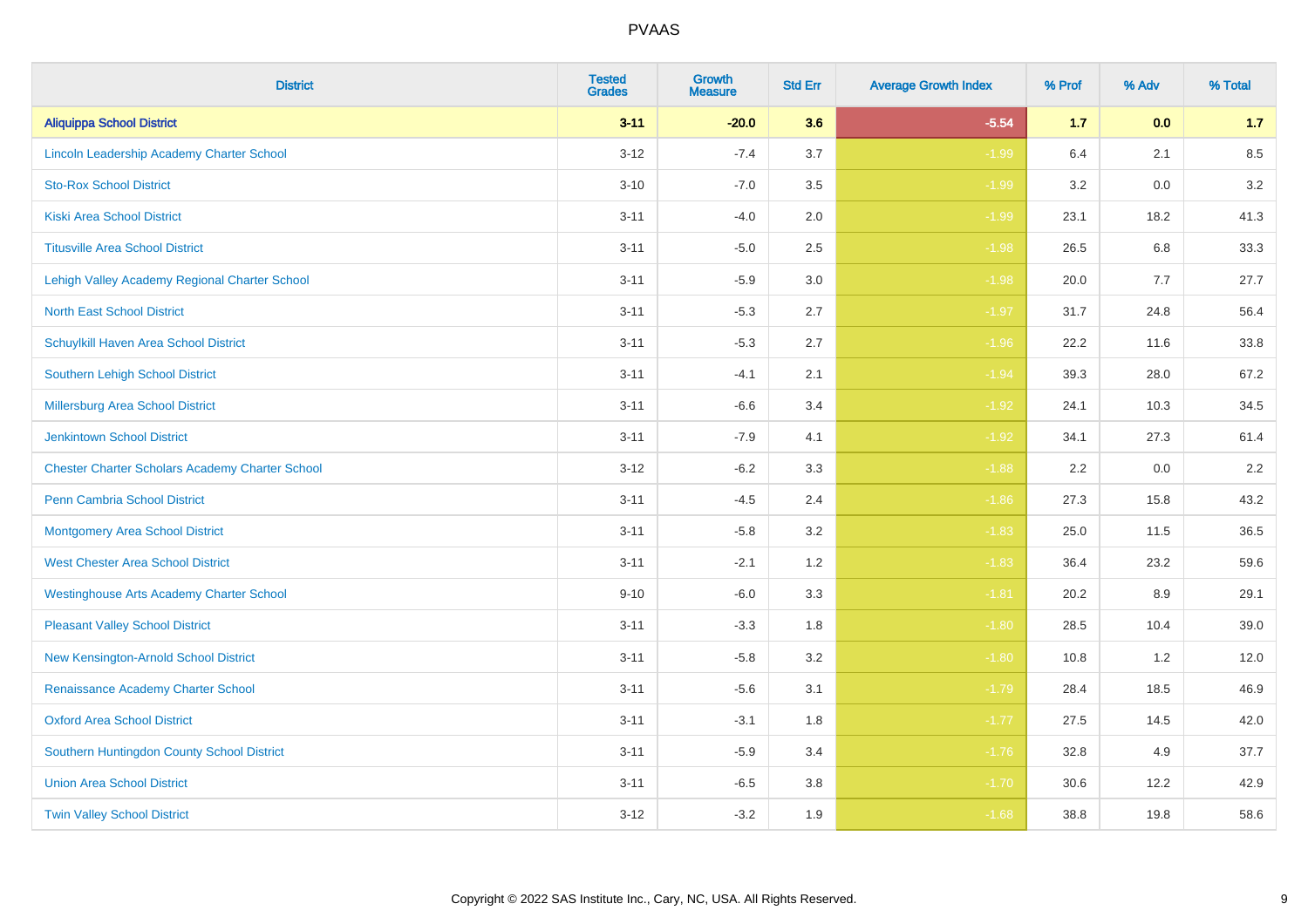| <b>District</b>                                   | <b>Tested</b><br><b>Grades</b> | <b>Growth</b><br><b>Measure</b> | <b>Std Err</b> | <b>Average Growth Index</b> | % Prof | % Adv | % Total |
|---------------------------------------------------|--------------------------------|---------------------------------|----------------|-----------------------------|--------|-------|---------|
| <b>Aliquippa School District</b>                  | $3 - 11$                       | $-20.0$                         | 3.6            | $-5.54$                     | $1.7$  | 0.0   | 1.7     |
| <b>Dauphin County Technical School</b>            | $9 - 11$                       | $-3.9$                          | 2.3            | $-1.67$                     | 18.3   | 11.1  | 29.3    |
| <b>Environmental Charter School At Frick Park</b> | $3-9$                          | $-6.2$                          | 3.7            | $-1.67$                     | 25.9   | 3.4   | 29.3    |
| <b>Woodland Hills School District</b>             | $3 - 12$                       | $-4.2$                          | 2.5            | $-1.66$                     | 10.1   | 1.4   | 11.5    |
| Hatboro-Horsham School District                   | $3 - 11$                       | $-2.7$                          | 1.6            | $-1.65$                     | 27.9   | 17.9  | 45.8    |
| <b>Steelton-Highspire School District</b>         | $3 - 11$                       | $-5.3$                          | 3.2            | $-1.65$                     | 13.9   | 0.0   | 13.9    |
| <b>Hollidaysburg Area School District</b>         | $3 - 11$                       | $-2.7$                          | 1.6            | $-1.64$                     | 32.6   | 15.2  | 47.8    |
| <b>Laurel Highlands School District</b>           | $3 - 11$                       | $-3.8$                          | 2.3            | $-1.63$                     | 20.9   | 14.6  | 35.4    |
| Insight PA Cyber Charter School                   | $3 - 11$                       | $-9.4$                          | 5.8            | $-1.62$                     | 25.6   | 4.6   | 30.2    |
| <b>Slippery Rock Area School District</b>         | $3 - 11$                       | $-3.8$                          | 2.5            | $-1.56$                     | 30.8   | 21.9  | 52.7    |
| <b>Charleroi School District</b>                  | $3 - 11$                       | $-4.3$                          | 2.7            | $-1.55$                     | 22.2   | 15.9  | 38.1    |
| <b>Shanksville-Stonycreek School District</b>     | $3 - 10$                       | $-8.6$                          | 5.5            | $-1.55$                     | 17.6   | 23.5  | 41.2    |
| <b>Conemaugh Valley School District</b>           | $3 - 12$                       | $-6.3$                          | 4.1            | $-1.54$                     | 23.7   | 5.1   | 28.8    |
| <b>Nazareth Area School District</b>              | $3 - 11$                       | $-2.5$                          | 1.7            | $-1.53$                     | 29.2   | 24.6  | 53.8    |
| <b>Ridgway Area School District</b>               | $3 - 11$                       | $-6.1$                          | 4.0            | $-1.53$                     | 42.2   | 15.6  | 57.8    |
| <b>Universal Audenried Charter School</b>         | $9 - 11$                       | $-3.8$                          | 2.5            | $-1.53$                     | 3.0    | 0.5   | 3.5     |
| <b>Towanda Area School District</b>               | $3 - 11$                       | $-4.0$                          | 2.6            | $-1.52$                     | 24.8   | 9.9   | 34.8    |
| <b>Crestwood School District</b>                  | $3 - 11$                       | $-3.4$                          | 2.2            | $-1.52$                     | 33.1   | 21.7  | 54.9    |
| <b>Troy Area School District</b>                  | $3 - 10$                       | $-4.7$                          | 3.2            | $-1.46$                     | 22.8   | 16.5  | 39.2    |
| Salisbury-Elk Lick School District                | $3 - 11$                       | $-8.4$                          | 5.8            | $-1.45$                     | 33.3   | 5.6   | 38.9    |
| <b>Greater Johnstown School District</b>          | $3 - 11$                       | $-3.5$                          | 2.4            | $-1.45$                     | 10.3   | 1.3   | 11.5    |
| <b>Rochester Area School District</b>             | $3 - 11$                       | $-5.7$                          | 3.9            | $-1.45$                     | 14.9   | 2.1   | 17.0    |
| <b>Middletown Area School District</b>            | $3 - 11$                       | $-3.4$                          | 2.4            | $-1.44$                     | 34.3   | 15.2  | 49.4    |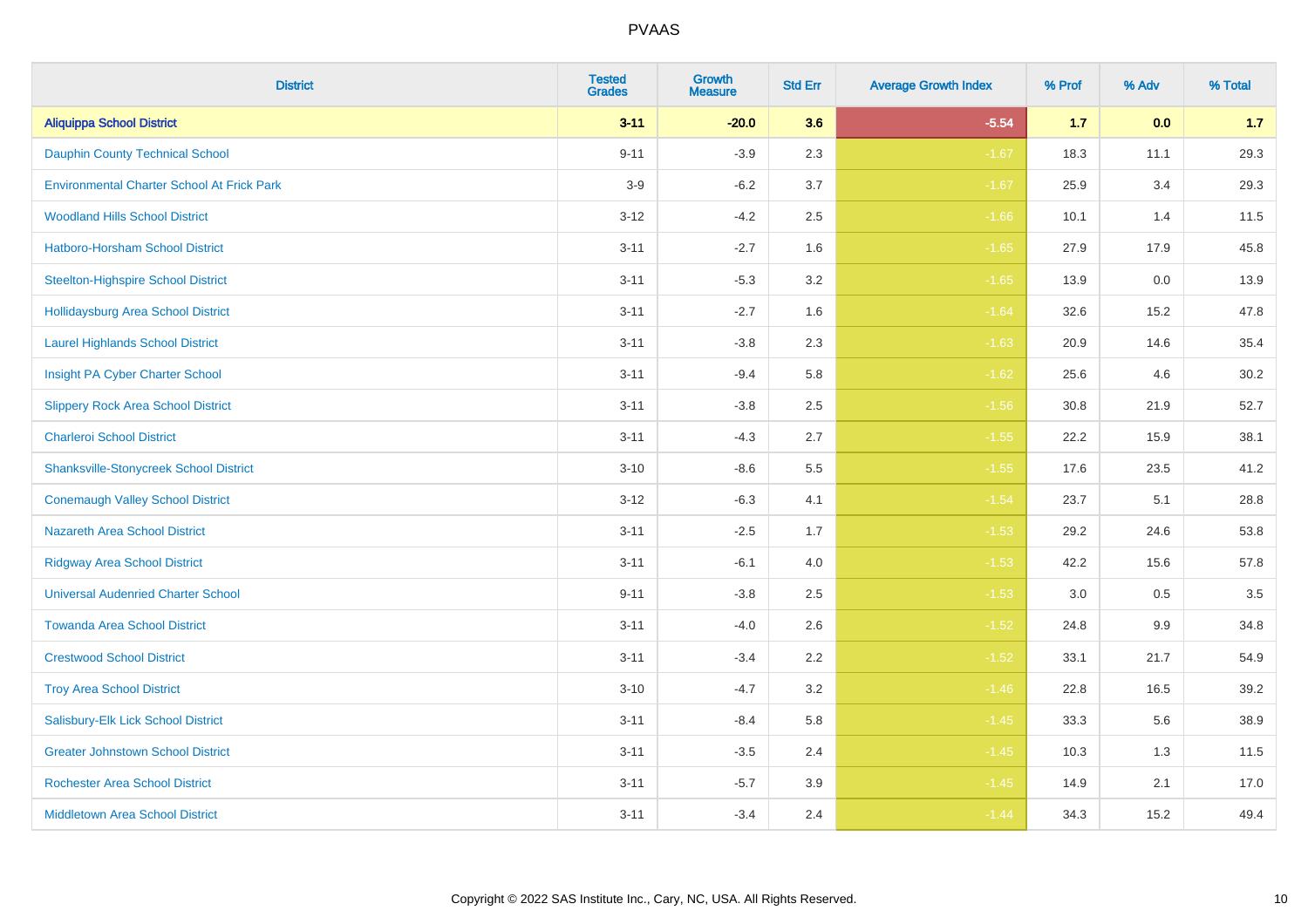| <b>District</b>                                 | <b>Tested</b><br><b>Grades</b> | Growth<br><b>Measure</b> | <b>Std Err</b> | <b>Average Growth Index</b> | % Prof | % Adv | % Total |
|-------------------------------------------------|--------------------------------|--------------------------|----------------|-----------------------------|--------|-------|---------|
| <b>Aliquippa School District</b>                | $3 - 11$                       | $-20.0$                  | 3.6            | $-5.54$                     | $1.7$  | 0.0   | 1.7     |
| <b>Weatherly Area School District</b>           | $3 - 11$                       | $-5.8$                   | 4.0            | $-1.44$                     | 32.1   | 8.9   | 41.1    |
| <b>Franklin Area School District</b>            | $3 - 11$                       | $-3.7$                   | 2.6            | $-1.43$                     | 30.5   | 5.9   | 36.4    |
| <b>Chester-Upland School District</b>           | $3 - 11$                       | $-3.6$                   | 2.6            | $-1.38$                     | 1.6    | 0.0   | 1.6     |
| <b>Dubois Area School District</b>              | $3 - 11$                       | $-2.8$                   | 2.0            | $-1.37$                     | 35.5   | 19.0  | 54.6    |
| <b>Northeast Bradford School District</b>       | $3 - 10$                       | $-5.0$                   | 3.7            | $-1.35$                     | 30.6   | 4.8   | 35.5    |
| <b>Rose Tree Media School District</b>          | $3 - 10$                       | $-2.8$                   | 2.1            | $-1.33$                     | 35.2   | 29.6  | 64.8    |
| <b>Southern Fulton School District</b>          | $3 - 11$                       | $-5.1$                   | 4.0            | $-1.29$                     | 21.7   | 13.0  | 34.8    |
| <b>Shenandoah Valley School District</b>        | $3 - 11$                       | $-4.5$                   | 3.5            | $-1.29$                     | 14.3   | 0.0   | 14.3    |
| <b>Bucks County Technical High School</b>       | $9 - 10$                       | $-2.9$                   | $2.2\,$        | $-1.29$                     | 27.7   | 10.4  | 38.2    |
| <b>Keystone Education Center Charter School</b> | $3 - 12$                       | $-6.5$                   | 5.1            | $-1.28$                     | 0.0    | 0.0   | $0.0\,$ |
| <b>Springfield Township School District</b>     | $3 - 11$                       | $-3.9$                   | 3.1            | $-1.27$                     | 37.2   | 30.8  | 68.1    |
| <b>Propel Charter School-Homestead</b>          | $3 - 11$                       | $-5.0$                   | 3.9            | $-1.27$                     | 7.3    | 0.0   | 7.3     |
| <b>Millville Area School District</b>           | $3 - 12$                       | $-5.6$                   | 4.4            | $-1.26$                     | 31.4   | 11.4  | 42.9    |
| <b>Cornell School District</b>                  | $3 - 11$                       | $-5.5$                   | 4.6            | $-1.20$                     | 11.3   | 3.2   | 14.5    |
| <b>Susquehanna Community School District</b>    | $3 - 11$                       | $-4.5$                   | 3.8            | $-1.19$                     | 31.9   | 8.8   | 40.7    |
| <b>Shaler Area School District</b>              | $3 - 11$                       | $-2.1$                   | 1.8            | $-1.18$                     | 32.0   | 13.0  | 45.0    |
| <b>Beaver Area School District</b>              | $3 - 10$                       | $-3.0$                   | 2.5            | $-1.16$                     | 25.8   | 27.8  | 53.6    |
| Northwestern Lehigh School District             | $3 - 11$                       | $-2.4$                   | 2.1            | $-1.14$                     | 41.7   | 17.9  | 59.5    |
| Harmony Area School District                    | $3 - 10$                       | $-5.7$                   | 5.0            | $-1.13$                     | 33.3   | 0.0   | 33.3    |
| <b>Moshannon Valley School District</b>         | $3 - 10$                       | $-5.1$                   | 4.6            | $-1.12$                     | 25.0   | 12.5  | 37.5    |
| <b>Cameron County School District</b>           | $3 - 12$                       | $-5.0$                   | 4.4            | $-1.12$                     | 34.9   | 4.8   | 39.7    |
| <b>Mahanoy Area School District</b>             | $3 - 10$                       | $-3.4$                   | 3.1            | $-1.07$                     | 21.4   | 8.6   | 30.0    |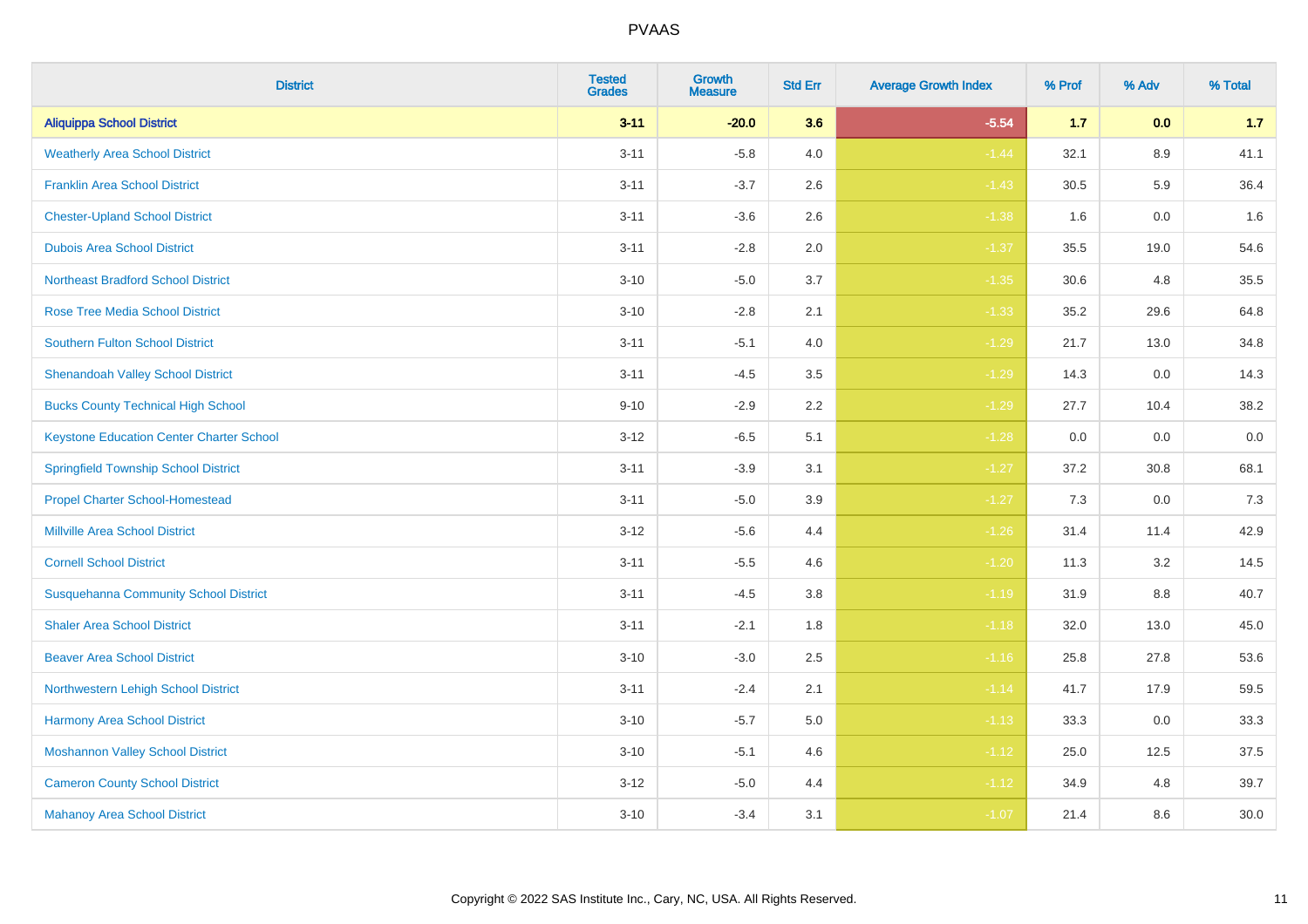| <b>District</b>                             | <b>Tested</b><br><b>Grades</b> | <b>Growth</b><br><b>Measure</b> | <b>Std Err</b> | <b>Average Growth Index</b> | % Prof | % Adv | % Total |
|---------------------------------------------|--------------------------------|---------------------------------|----------------|-----------------------------|--------|-------|---------|
| <b>Aliquippa School District</b>            | $3 - 11$                       | $-20.0$                         | 3.6            | $-5.54$                     | $1.7$  | 0.0   | 1.7     |
| <b>Shamokin Area School District</b>        | $3 - 11$                       | $-2.6$                          | 2.5            | $-1.06$                     | 19.6   | 9.8   | 29.3    |
| <b>Sugar Valley Rural Charter School</b>    | $3 - 11$                       | $-3.6$                          | 3.7            | $-0.98$                     | 10.3   | 0.0   | 10.3    |
| <b>Northwest Area School District</b>       | $3 - 10$                       | $-3.2$                          | 3.3            | $-0.97$                     | 30.4   | 13.0  | 43.5    |
| <b>KIPP Dubois Charter School</b>           | $9 - 10$                       | $-3.0$                          | 3.1            | $-0.95$                     | 10.0   | 0.0   | 10.0    |
| <b>Propel Charter School-Montour</b>        | $3 - 10$                       | $-3.4$                          | 3.6            | $-0.93$                     | 7.7    | 0.0   | 7.7     |
| <b>Wyomissing Area School District</b>      | $3 - 12$                       | $-2.4$                          | 2.6            | $-0.92$                     | 25.6   | 28.1  | 53.7    |
| <b>Conneaut School District</b>             | $3 - 12$                       | $-2.3$                          | 2.6            | $-0.91$                     | 27.4   | 9.7   | 37.1    |
| <b>Uniontown Area School District</b>       | $3 - 11$                       | $-2.8$                          | 3.1            | $-0.91$                     | 31.7   | 7.3   | 39.0    |
| <b>Mount Union Area School District</b>     | $3 - 10$                       | $-2.5$                          | $2.8\,$        | $-0.89$                     | 19.8   | 5.8   | 25.6    |
| <b>Reynolds School District</b>             | $3 - 10$                       | $-3.0$                          | 3.5            | $-0.87$                     | 27.3   | 9.1   | 36.4    |
| <b>Carbondale Area School District</b>      | $3 - 10$                       | $-2.8$                          | 3.2            | $-0.87$                     | 27.5   | 2.9   | 30.4    |
| <b>Minersville Area School District</b>     | $3 - 11$                       | $-2.9$                          | 3.4            | $-0.86$                     | 27.4   | 9.7   | 37.1    |
| <b>Northgate School District</b>            | $3 - 11$                       | $-3.0$                          | 3.4            | $-0.85$                     | 35.6   | 6.8   | 42.4    |
| Mastery Charter School - Shoemaker Campus   | $7 - 10$                       | $-2.3$                          | 2.8            | $-0.81$                     | 10.1   | 3.7   | 13.8    |
| Roberto Clemente Charter School             | $3 - 12$                       | $-3.3$                          | 4.1            | $-0.79$                     | 22.7   | 4.6   | 27.3    |
| <b>Bradford Area School District</b>        | $3 - 12$                       | $-1.8$                          | 2.3            | $-0.79$                     | 31.2   | 16.7  | 47.9    |
| Urban Pathways 6-12 Charter School          | $6 - 11$                       | $-4.1$                          | 5.7            | $-0.72$                     | 0.0    | 0.0   | $0.0\,$ |
| <b>Albert Gallatin Area School District</b> | $3 - 11$                       | $-1.7$                          | 2.3            | $-0.72$                     | 31.9   | 20.7  | 52.7    |
| <b>Valley Grove School District</b>         | $3 - 10$                       | $-4.0$                          | 5.5            | $-0.72$                     | 68.4   | 15.8  | 84.2    |
| <b>Norwin School District</b>               | $3 - 11$                       | $-1.1$                          | 1.6            | $-0.70$                     | 37.7   | 27.6  | 65.2    |
| <b>Tri-Valley School District</b>           | $3 - 10$                       | $-2.7$                          | 3.9            | $-0.69$                     | 31.0   | 9.5   | 40.5    |
| <b>Monessen City School District</b>        | $3 - 10$                       | $-3.9$                          | 5.6            | $-0.69$                     | 21.0   | 10.5  | 31.6    |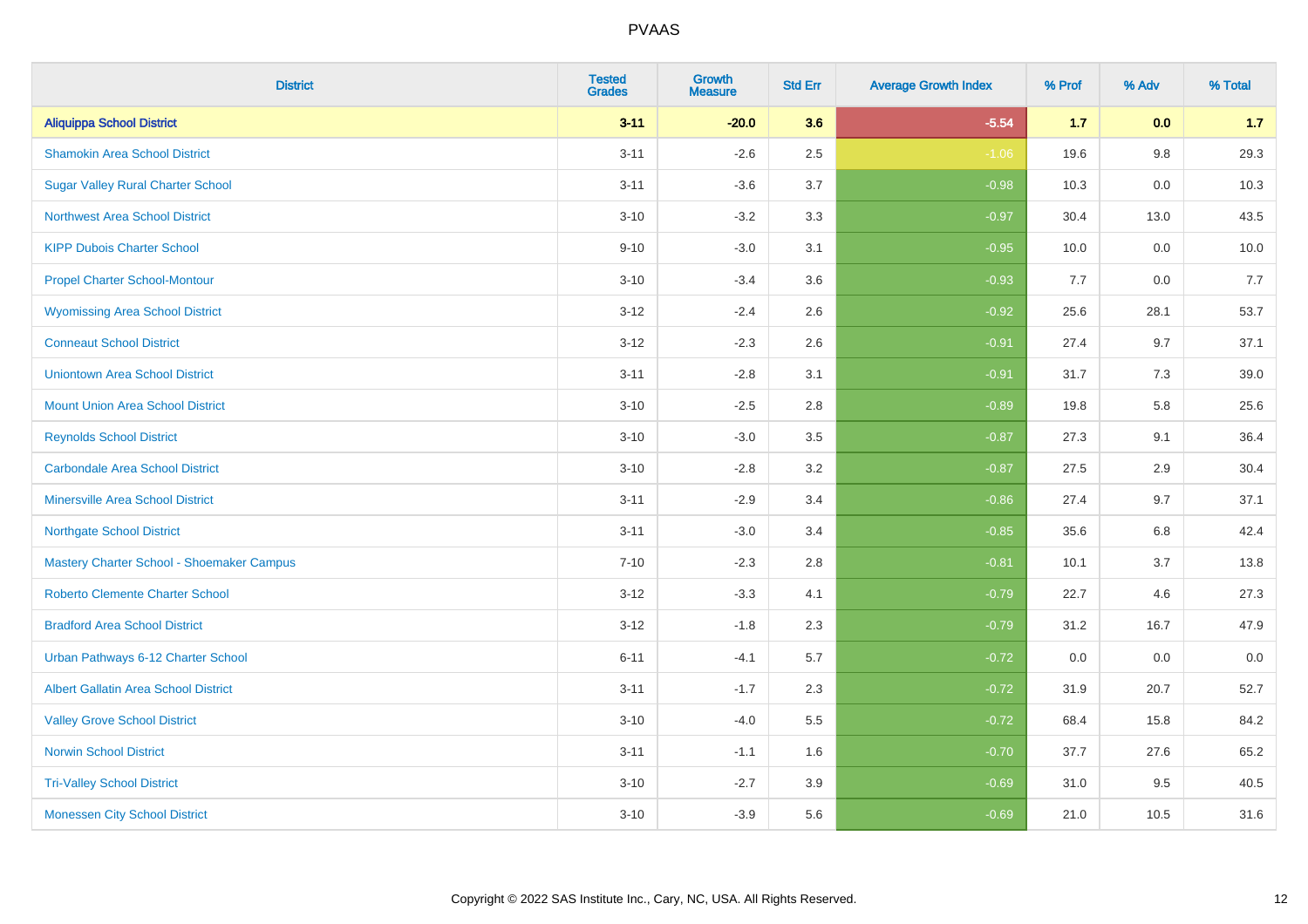| <b>District</b>                                         | <b>Tested</b><br><b>Grades</b> | <b>Growth</b><br><b>Measure</b> | <b>Std Err</b> | <b>Average Growth Index</b> | % Prof | % Adv | % Total |
|---------------------------------------------------------|--------------------------------|---------------------------------|----------------|-----------------------------|--------|-------|---------|
| <b>Aliquippa School District</b>                        | $3 - 11$                       | $-20.0$                         | 3.6            | $-5.54$                     | 1.7    | 0.0   | 1.7     |
| Northern Bedford County School District                 | $3 - 11$                       | $-2.3$                          | 3.3            | $-0.69$                     | 26.2   | 16.9  | 43.1    |
| <b>New Brighton Area School District</b>                | $3 - 11$                       | $-2.1$                          | 3.2            | $-0.65$                     | 31.5   | 11.1  | 42.6    |
| Propel Charter School - Braddock Hills                  | $3 - 11$                       | $-2.1$                          | 3.3            | $-0.63$                     | 4.8    | 3.2   | 8.1     |
| <b>Lebanon School District</b>                          | $3 - 11$                       | $-1.2$                          | 1.9            | $-0.63$                     | 15.2   | 6.4   | 21.6    |
| <b>Carlynton School District</b>                        | $3 - 11$                       | $-2.0$                          | 3.2            | $-0.62$                     | 27.9   | 5.2   | 33.1    |
| <b>Bangor Area School District</b>                      | $3 - 12$                       | $-1.2$                          | 2.0            | $-0.60$                     | 25.8   | 12.7  | 38.5    |
| <b>Exeter Township School District</b>                  | $3 - 11$                       | $-1.0$                          | 1.7            | $-0.58$                     | 27.2   | 15.6  | 42.8    |
| <b>South Eastern School District</b>                    | $3 - 11$                       | $-1.0$                          | 1.8            | $-0.55$                     | 36.4   | 17.1  | 53.5    |
| <b>Highlands School District</b>                        | $3 - 11$                       | $-1.3$                          | 2.3            | $-0.55$                     | 32.6   | 10.5  | 43.0    |
| <b>Penns Manor Area School District</b>                 | $3 - 12$                       | $-1.9$                          | 3.5            | $-0.55$                     | 24.2   | 3.8   | 28.0    |
| Center For Student Learning Charter School At Pennsbury | $6 - 12$                       | $-3.3$                          | 6.0            | $-0.55$                     | 23.1   | 0.0   | 23.1    |
| <b>Susq-Cyber Charter School</b>                        | $9 - 11$                       | $-3.2$                          | 5.8            | $-0.54$                     | 23.8   | 4.8   | 28.6    |
| Southeastern Greene School District                     | $3 - 10$                       | $-2.3$                          | 4.4            | $-0.53$                     | 29.0   | 9.7   | 38.7    |
| <b>Lakeview School District</b>                         | $3 - 11$                       | $-1.9$                          | 3.5            | $-0.53$                     | 41.5   | 12.3  | 53.8    |
| York Academy Regional Charter School                    | $3 - 11$                       | $-2.3$                          | 4.4            | $-0.52$                     | 23.5   | 2.0   | 25.5    |
| <b>Allegheny Valley School District</b>                 | $3 - 11$                       | $-1.9$                          | 3.9            | $-0.48$                     | 31.8   | 11.4  | 43.2    |
| <b>Schuylkill Valley School District</b>                | $3 - 11$                       | $-1.0$                          | 2.2            | $-0.47$                     | 29.8   | 20.2  | 50.0    |
| <b>Chichester School District</b>                       | $3 - 11$                       | $-1.8$                          | 4.2            | $-0.44$                     | 40.0   | 14.0  | 54.0    |
| <b>Farrell Area School District</b>                     | $3 - 11$                       | $-1.9$                          | 4.2            | $-0.44$                     | 9.3    | 11.6  | 20.9    |
| <b>Burrell School District</b>                          | $3 - 11$                       | $-1.5$                          | 3.3            | $-0.44$                     | 27.8   | 17.7  | 45.6    |
| <b>Forest Area School District</b>                      | $3 - 11$                       | $-1.8$                          | 4.7            | $-0.37$                     | 18.9   | 15.1  | 34.0    |
| <b>Westmont Hilltop School District</b>                 | $3 - 11$                       | $-1.0$                          | 2.8            | $-0.36$                     | 33.3   | 14.7  | 48.0    |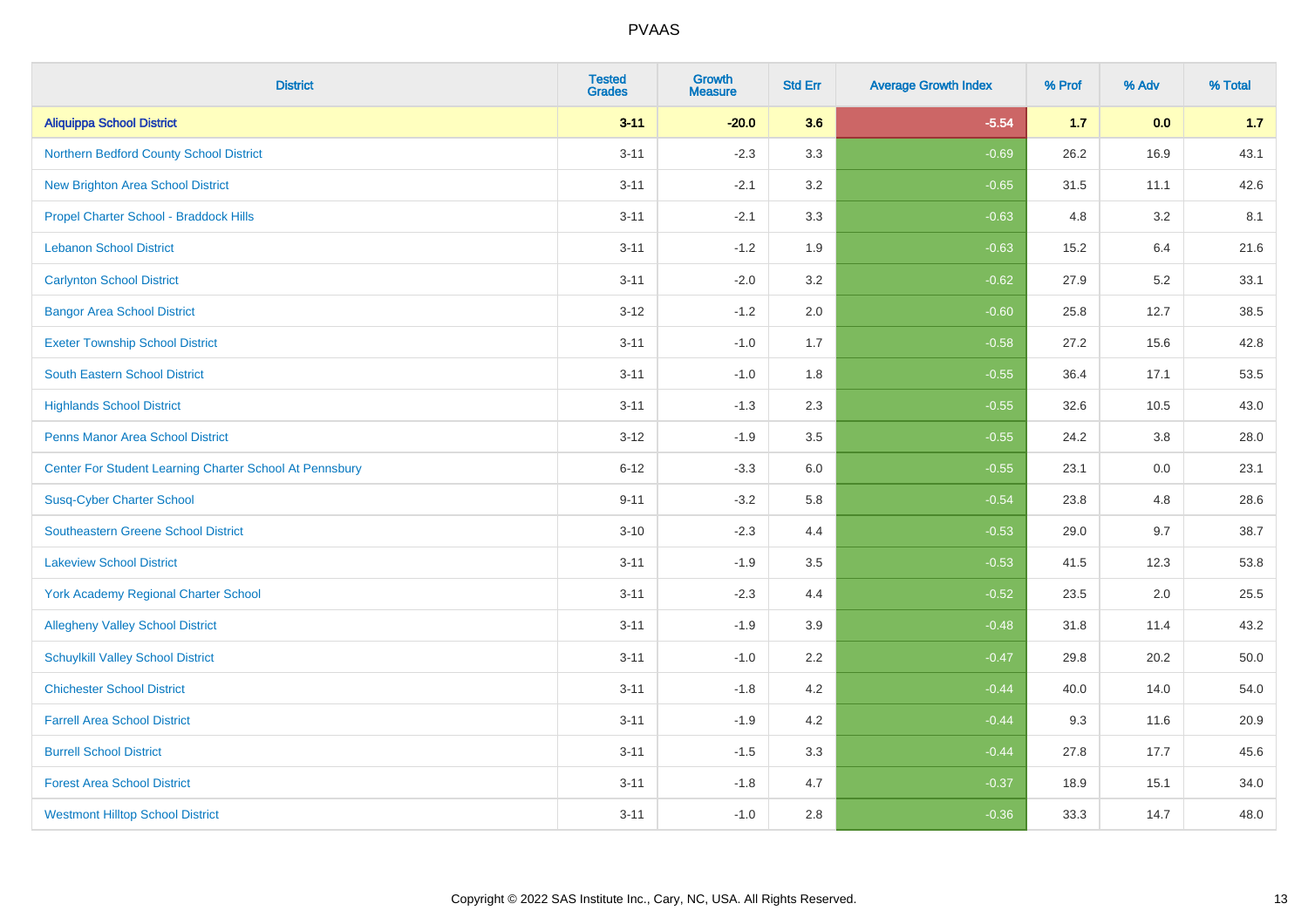| <b>District</b>                             | <b>Tested</b><br><b>Grades</b> | Growth<br><b>Measure</b> | <b>Std Err</b> | <b>Average Growth Index</b> | % Prof | % Adv | % Total |
|---------------------------------------------|--------------------------------|--------------------------|----------------|-----------------------------|--------|-------|---------|
| <b>Aliquippa School District</b>            | $3 - 11$                       | $-20.0$                  | 3.6            | $-5.54$                     | $1.7$  | 0.0   | 1.7     |
| <b>Pine Grove Area School District</b>      | $3 - 11$                       | $-1.1$                   | 3.0            | $-0.36$                     | 29.5   | 14.3  | 43.8    |
| <b>Everett Area School District</b>         | $3 - 11$                       | $-1.1$                   | 3.1            | $-0.34$                     | 34.2   | 13.2  | 47.4    |
| <b>MaST Community Charter School</b>        | $3 - 10$                       | $-0.9$                   | 2.5            | $-0.34$                     | 25.0   | 21.6  | 46.6    |
| <b>Clearfield Area School District</b>      | $3 - 10$                       | $-1.3$                   | 3.7            | $-0.34$                     | 43.9   | 24.6  | 68.4    |
| <b>Palmerton Area School District</b>       | $3 - 11$                       | $-0.9$                   | 2.7            | $-0.34$                     | 34.3   | 14.3  | 48.6    |
| <b>Forest City Regional School District</b> | $3 - 12$                       | $-1.2$                   | 3.6            | $-0.33$                     | 26.5   | 8.2   | 34.7    |
| <b>Clairton City School District</b>        | $3 - 11$                       | $-1.6$                   | $5.0\,$        | $-0.32$                     | 3.8    | 0.5   | 4.4     |
| <b>Columbia Borough School District</b>     | $3 - 12$                       | $-1.1$                   | 3.6            | $-0.31$                     | 17.2   | 1.7   | 19.0    |
| Mastery Charter High School-Lenfest Campus  | $7 - 11$                       | $-1.8$                   | 5.8            | $-0.30$                     | 26.3   | 0.0   | 26.3    |
| South Allegheny School District             | $3 - 11$                       | $-0.9$                   | 3.1            | $-0.30$                     | 23.8   | 2.5   | 26.2    |
| Northern Lebanon School District            | $3 - 11$                       | $-0.7$                   | 2.3            | $-0.29$                     | 18.8   | 6.8   | 25.6    |
| <b>Cranberry Area School District</b>       | $3 - 12$                       | $-0.9$                   | 3.1            | $-0.29$                     | 25.5   | 9.7   | 35.2    |
| <b>Ferndale Area School District</b>        | $3 - 10$                       | $-1.1$                   | 4.1            | $-0.27$                     | 21.0   | 7.9   | 29.0    |
| <b>Blacklick Valley School District</b>     | $3 - 11$                       | $-0.9$                   | 3.9            | $-0.23$                     | 7.7    | 7.7   | 15.4    |
| <b>Evergreen Community Charter School</b>   | $6 - 11$                       | $-1.1$                   | 4.7            | $-0.23$                     | 34.6   | 26.9  | 61.5    |
| <b>Claysburg-Kimmel School District</b>     | $3 - 11$                       | $-1.2$                   | 5.2            | $-0.22$                     | 5.0    | 0.0   | $5.0$   |
| <b>Fort Cherry School District</b>          | $3 - 10$                       | $-0.7$                   | 3.1            | $-0.21$                     | 30.6   | 14.1  | 44.7    |
| Jeannette City School District              | $3 - 11$                       | $-0.7$                   | 3.4            | $-0.20$                     | 26.8   | 4.1   | 30.9    |
| South Side Area School District             | $3 - 11$                       | $-0.6$                   | 3.1            | $-0.19$                     | 24.0   | 28.0  | 52.0    |
| <b>Central Greene School District</b>       | $3 - 11$                       | $-0.4$                   | 2.5            | $-0.15$                     | 27.8   | 14.8  | 42.6    |
| <b>Greencastle-Antrim School District</b>   | $3 - 11$                       | $-0.3$                   | 2.0            | $-0.14$                     | 30.9   | 22.2  | 53.1    |
| <b>Portage Area School District</b>         | $3 - 10$                       | $-0.5$                   | 3.3            | $-0.14$                     | 27.0   | 20.6  | 47.6    |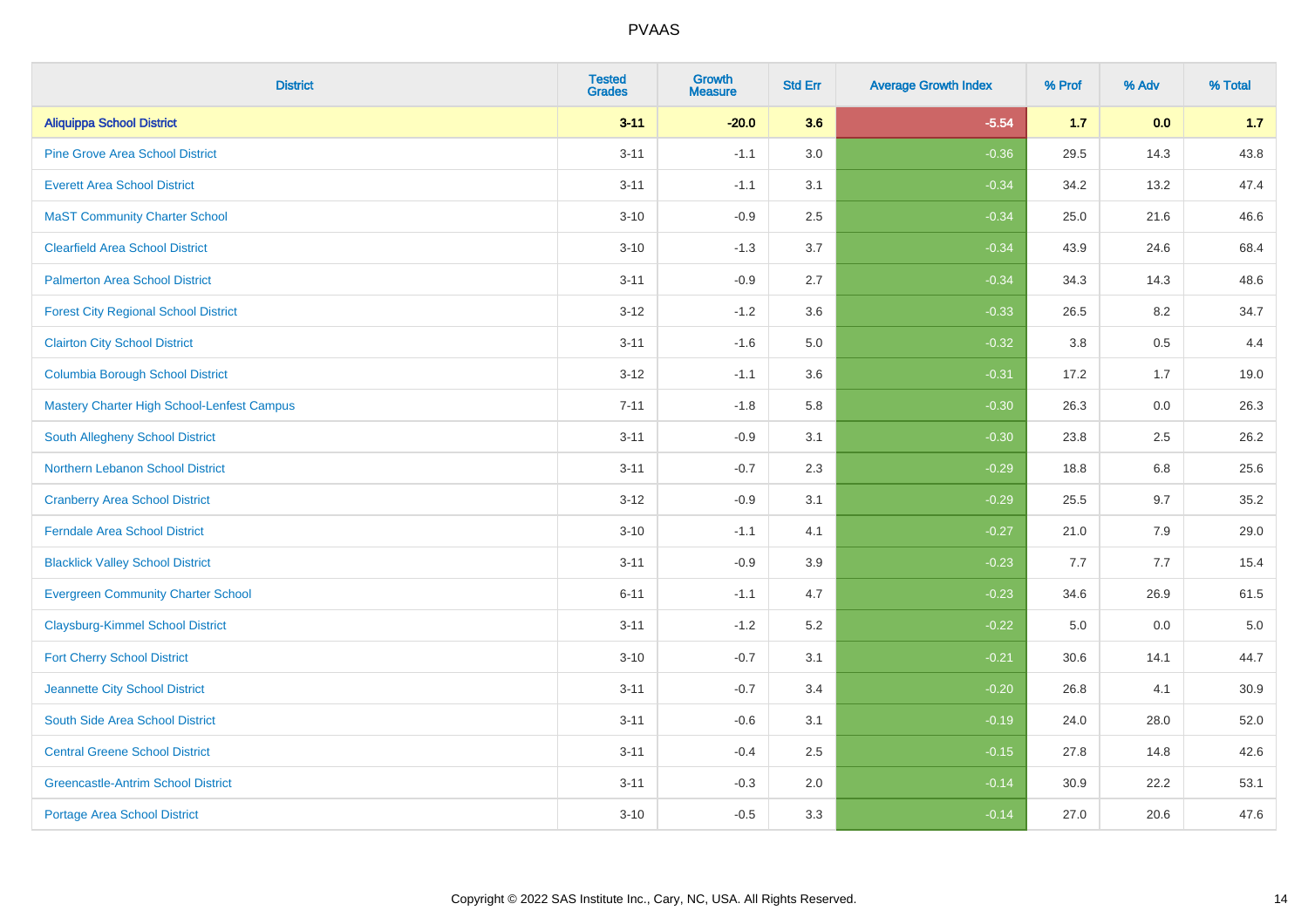| <b>District</b>                                  | <b>Tested</b><br><b>Grades</b> | <b>Growth</b><br><b>Measure</b> | <b>Std Err</b> | <b>Average Growth Index</b> | % Prof | % Adv   | % Total |
|--------------------------------------------------|--------------------------------|---------------------------------|----------------|-----------------------------|--------|---------|---------|
| <b>Aliquippa School District</b>                 | $3 - 11$                       | $-20.0$                         | 3.6            | $-5.54$                     | 1.7    | 0.0     | 1.7     |
| <b>Otto-Eldred School District</b>               | $3 - 11$                       | $-0.5$                          | $3.5\,$        | $-0.13$                     | 35.8   | 10.5    | 46.3    |
| <b>Fairfield Area School District</b>            | $3 - 11$                       | $-0.5$                          | 3.6            | $-0.13$                     | 43.9   | 6.1     | 50.0    |
| <b>Wilson Area School District</b>               | $3 - 11$                       | $-0.3$                          | 2.4            | $-0.12$                     | 35.4   | 14.6    | 50.0    |
| <b>Harrisburg City School District</b>           | $3 - 11$                       | $-0.2$                          | 2.0            | $-0.11$                     | 6.0    | 2.0     | 8.0     |
| <b>Brockway Area School District</b>             | $3 - 11$                       | $-0.4$                          | 3.5            | $-0.11$                     | 41.2   | 13.8    | 55.0    |
| Lehigh Career & Technical Institute              | $10 - 12$                      | $-0.7$                          | 6.3            | $-0.11$                     | 36.4   | 4.6     | 40.9    |
| <b>Freeport Area School District</b>             | $3 - 10$                       | $-0.2$                          | 2.1            | $-0.10$                     | 37.4   | 29.8    | 67.2    |
| Northern Cambria School District                 | $3 - 11$                       | $-0.3$                          | 3.4            | $-0.09$                     | 26.5   | 1.2     | 27.7    |
| <b>Warren County School District</b>             | $3 - 11$                       | $-0.1$                          | 1.6            | $-0.06$                     | 26.7   | 9.7     | 36.4    |
| Southern Tioga School District                   | $3 - 11$                       | $-0.1$                          | 2.8            | $-0.03$                     | 26.3   | 10.3    | 36.6    |
| <b>Penn Hills School District</b>                | $3 - 11$                       | 0.0                             | 2.4            | 0.02                        | 18.4   | 7.1     | 25.6    |
| Community Academy Of Philadelphia Charter School | $3 - 11$                       | 0.1                             | 2.6            | 0.06                        | 9.7    | $2.6\,$ | 12.4    |
| Altoona Area School District                     | $3 - 12$                       | 0.1                             | 1.5            | 0.07                        | 29.0   | 13.8    | 42.8    |
| <b>Central Columbia School District</b>          | $3 - 12$                       | 0.3                             | 2.3            | 0.12                        | 25.4   | 37.6    | 63.0    |
| <b>Garnet Valley School District</b>             | $3 - 10$                       | 0.2                             | 1.7            | 0.13                        | 34.9   | 26.4    | 61.3    |
| <b>Tidioute Community Charter School</b>         | $3 - 11$                       | 0.8                             | 4.4            | 0.19                        | 18.1   | 6.9     | 25.0    |
| <b>Tulpehocken Area School District</b>          | $3 - 12$                       | 1.0                             | 4.9            | 0.20                        | 11.5   | 23.1    | 34.6    |
| <b>Ridley School District</b>                    | $3 - 12$                       | $0.3\,$                         | 1.6            | 0.21                        | 32.0   | 10.7    | 42.6    |
| Hamburg Area School District                     | $3 - 11$                       | 0.6                             | 2.4            | 0.25                        | 28.0   | 15.5    | 43.6    |
| <b>Shippensburg Area School District</b>         | $3 - 11$                       | 0.5                             | 1.8            | 0.26                        | 23.5   | 22.8    | 46.3    |
| <b>Jersey Shore Area School District</b>         | $3 - 11$                       | 0.7                             | 2.5            | 0.27                        | 39.3   | 13.6    | 52.9    |
| <b>Marion Center Area School District</b>        | $3 - 10$                       | 0.8                             | 2.9            | 0.27                        | 23.3   | 11.1    | 34.4    |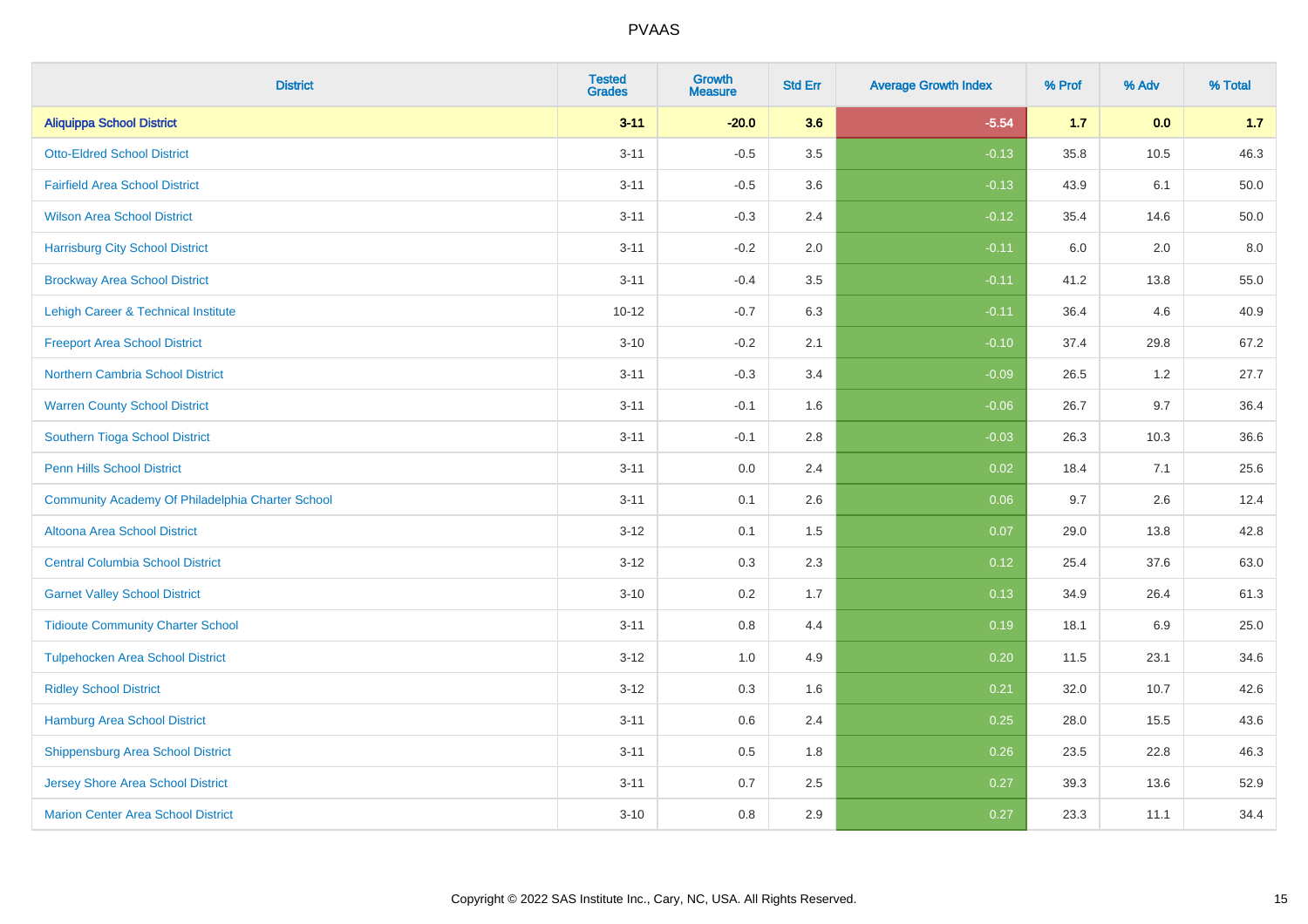| <b>District</b>                                    | <b>Tested</b><br><b>Grades</b> | Growth<br><b>Measure</b> | <b>Std Err</b> | <b>Average Growth Index</b> | % Prof | % Adv | % Total  |
|----------------------------------------------------|--------------------------------|--------------------------|----------------|-----------------------------|--------|-------|----------|
| <b>Aliquippa School District</b>                   | $3 - 11$                       | $-20.0$                  | 3.6            | $-5.54$                     | 1.7    | 0.0   | 1.7      |
| <b>Tech Freire Charter School</b>                  | $9 - 11$                       | 0.7                      | 2.5            | 0.27                        | 3.6    | 0.0   | 3.6      |
| <b>New Foundations Charter School</b>              | $3 - 11$                       | 0.6                      | 2.2            | 0.29                        | 22.4   | 4.0   | 26.4     |
| South Williamsport Area School District            | $3 - 10$                       | 0.9                      | 3.1            | 0.31                        | 38.4   | 11.6  | $50.0\,$ |
| <b>Hopewell Area School District</b>               | $3 - 11$                       | 0.8                      | 2.6            | 0.31                        | 34.5   | 12.4  | 46.9     |
| <b>Wilson School District</b>                      | $3 - 12$                       | $0.5\,$                  | 1.5            | 0.32                        | 30.4   | 25.5  | 55.9     |
| <b>Avella Area School District</b>                 | $3 - 12$                       | 1.6                      | 4.7            | 0.34                        | 34.8   | 7.2   | 42.0     |
| <b>North Star School District</b>                  | $3 - 11$                       | 1.1                      | 3.3            | 0.34                        | 26.2   | 20.0  | 46.2     |
| <b>Wattsburg Area School District</b>              | $3 - 11$                       | 1.0                      | 2.7            | 0.36                        | 20.4   | 12.4  | 32.7     |
| <b>Upper Adams School District</b>                 | $3 - 11$                       | 0.9                      | $2.5\,$        | 0.37                        | 33.0   | 17.0  | $50.0\,$ |
| Pennsylvania Cyber Charter School                  | $3 - 11$                       | 0.6                      | 1.5            | 0.37                        | 20.8   | 8.1   | 28.9     |
| <b>Reach Cyber Charter School</b>                  | $3 - 11$                       | 1.4                      | 3.6            | 0.40                        | 32.9   | 15.2  | 48.1     |
| <b>Austin Area School District</b>                 | $3 - 11$                       | 2.6                      | 6.0            | 0.43                        | 25.0   | 18.8  | 43.8     |
| <b>Brentwood Borough School District</b>           | $3 - 11$                       | 1.3                      | 3.0            | 0.44                        | 20.2   | 16.0  | 36.2     |
| <b>MaST Community Charter School II</b>            | $3 - 10$                       | 1.4                      | 3.0            | 0.45                        | 16.1   | 4.6   | 20.7     |
| Philadelphia Electrical & Tech Charter High School | $10 - 10$                      | 1.2                      | 2.6            | 0.45                        | 0.9    | 0.0   | 0.9      |
| <b>Annville-Cleona School District</b>             | $3 - 12$                       | 1.1                      | 2.4            | 0.45                        | 34.8   | 13.6  | 48.5     |
| Daniel Boone Area School District                  | $3 - 12$                       | 0.9                      | 1.9            | 0.46                        | 28.9   | 22.0  | 51.0     |
| <b>Juniata Valley School District</b>              | $3 - 11$                       | 1.6                      | 3.2            | 0.51                        | 23.1   | 9.4   | 32.5     |
| Shenango Area School District                      | $3 - 11$                       | 1.7                      | 3.2            | 0.52                        | 41.4   | 13.8  | 55.3     |
| <b>Seneca Valley School District</b>               | $3 - 11$                       | 0.8                      | 1.4            | 0.54                        | 40.6   | 25.2  | 65.8     |
| <b>Oley Valley School District</b>                 | $3 - 11$                       | 1.4                      | 2.4            | 0.56                        | 37.4   | 23.9  | 61.4     |
| <b>Upper Moreland Township School District</b>     | $3 - 11$                       | 1.1                      | 2.0            | 0.56                        | 24.8   | 26.6  | 51.3     |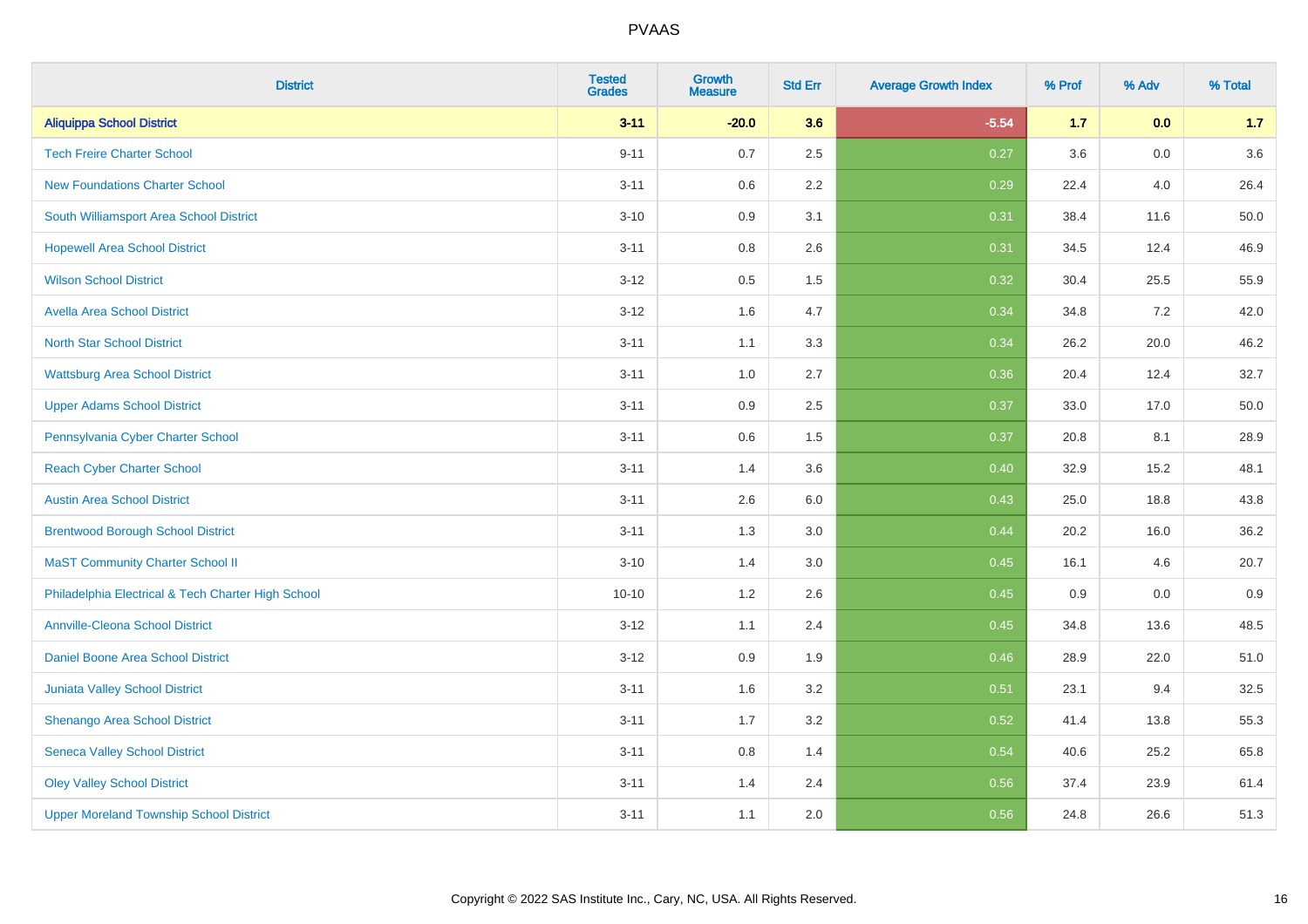| <b>District</b>                                | <b>Tested</b><br><b>Grades</b> | Growth<br><b>Measure</b> | <b>Std Err</b> | <b>Average Growth Index</b> | % Prof | % Adv   | % Total |
|------------------------------------------------|--------------------------------|--------------------------|----------------|-----------------------------|--------|---------|---------|
| <b>Aliquippa School District</b>               | $3 - 11$                       | $-20.0$                  | 3.6            | $-5.54$                     | $1.7$  | 0.0     | 1.7     |
| <b>Abington School District</b>                | $3 - 10$                       | 0.9                      | 1.6            | 0.57                        | 29.7   | 28.7    | 58.4    |
| <b>Sullivan County School District</b>         | $3 - 10$                       | 2.5                      | 4.3            | 0.58                        | 43.6   | 7.7     | 51.3    |
| <b>Bethlehem-Center School District</b>        | $3 - 10$                       | 2.1                      | 3.5            | 0.59                        | 32.3   | 4.6     | 36.9    |
| <b>Bensalem Township School District</b>       | $3 - 11$                       | 1.0                      | 1.6            | 0.63                        | 24.3   | 10.7    | 34.9    |
| <b>Belmont Charter School</b>                  | $3 - 10$                       | 2.2                      | 3.4            | 0.64                        | 5.3    | 1.8     | 7.0     |
| <b>Mastery Charter School - Pickett Campus</b> | $6 - 10$                       | 2.7                      | 4.2            | 0.65                        | 20.6   | 0.0     | 20.6    |
| <b>Union School District</b>                   | $3 - 12$                       | 2.5                      | 3.7            | 0.69                        | 17.9   | 10.4    | 28.4    |
| <b>Springfield School District</b>             | $3 - 11$                       | 1.2                      | 1.7            | 0.69                        | 31.8   | 25.2    | 56.9    |
| <b>Williams Valley School District</b>         | $3 - 11$                       | 2.6                      | 3.7            | 0.69                        | 17.0   | 5.1     | 22.0    |
| <b>Mercer Area School District</b>             | $3 - 11$                       | 2.2                      | 3.1            | 0.70                        | 24.4   | 11.8    | 36.2    |
| <b>Forest Hills School District</b>            | $3 - 11$                       | 1.8                      | 2.5            | 0.71                        | 28.8   | 10.3    | 39.1    |
| <b>Tunkhannock Area School District</b>        | $3 - 11$                       | 1.4                      | 2.0            | 0.71                        | 29.8   | 18.1    | 47.9    |
| <b>School Lane Charter School</b>              | $3 - 11$                       | 2.6                      | 3.6            | 0.72                        | 23.1   | 18.7    | 41.8    |
| <b>Lewisburg Area School District</b>          | $3 - 11$                       | 1.7                      | 2.4            | 0.72                        | 35.9   | 35.9    | 71.8    |
| <b>Penn-Delco School District</b>              | $3 - 11$                       | 1.3                      | 1.8            | 0.75                        | 26.5   | 12.6    | 39.1    |
| <b>North Clarion County School District</b>    | $3 - 12$                       | 3.4                      | 4.1            | 0.83                        | 45.0   | 18.8    | 63.8    |
| <b>Moon Area School District</b>               | $3 - 11$                       | 1.5                      | 1.8            | 0.86                        | 34.5   | 25.5    | 60.0    |
| <b>Blackhawk School District</b>               | $3 - 11$                       | 2.0                      | 2.3            | 0.87                        | 34.6   | 20.7    | 55.3    |
| Aspira Bilingual Cyber Charter School          | $3 - 11$                       | 5.1                      | 5.8            | 0.87                        | 4.8    | 0.0     | 4.8     |
| Hope For Hyndman Charter School                | $3 - 11$                       | 5.1                      | 5.8            | 0.88                        | 14.3   | 7.1     | 21.4    |
| <b>Pottstown School District</b>               | $3 - 12$                       | 2.0                      | 2.2            | 0.88                        | 19.4   | $6.2\,$ | 25.6    |
| <b>Clarion Area School District</b>            | $3 - 11$                       | 3.2                      | 3.7            | 0.88                        | 31.7   | 13.3    | 45.0    |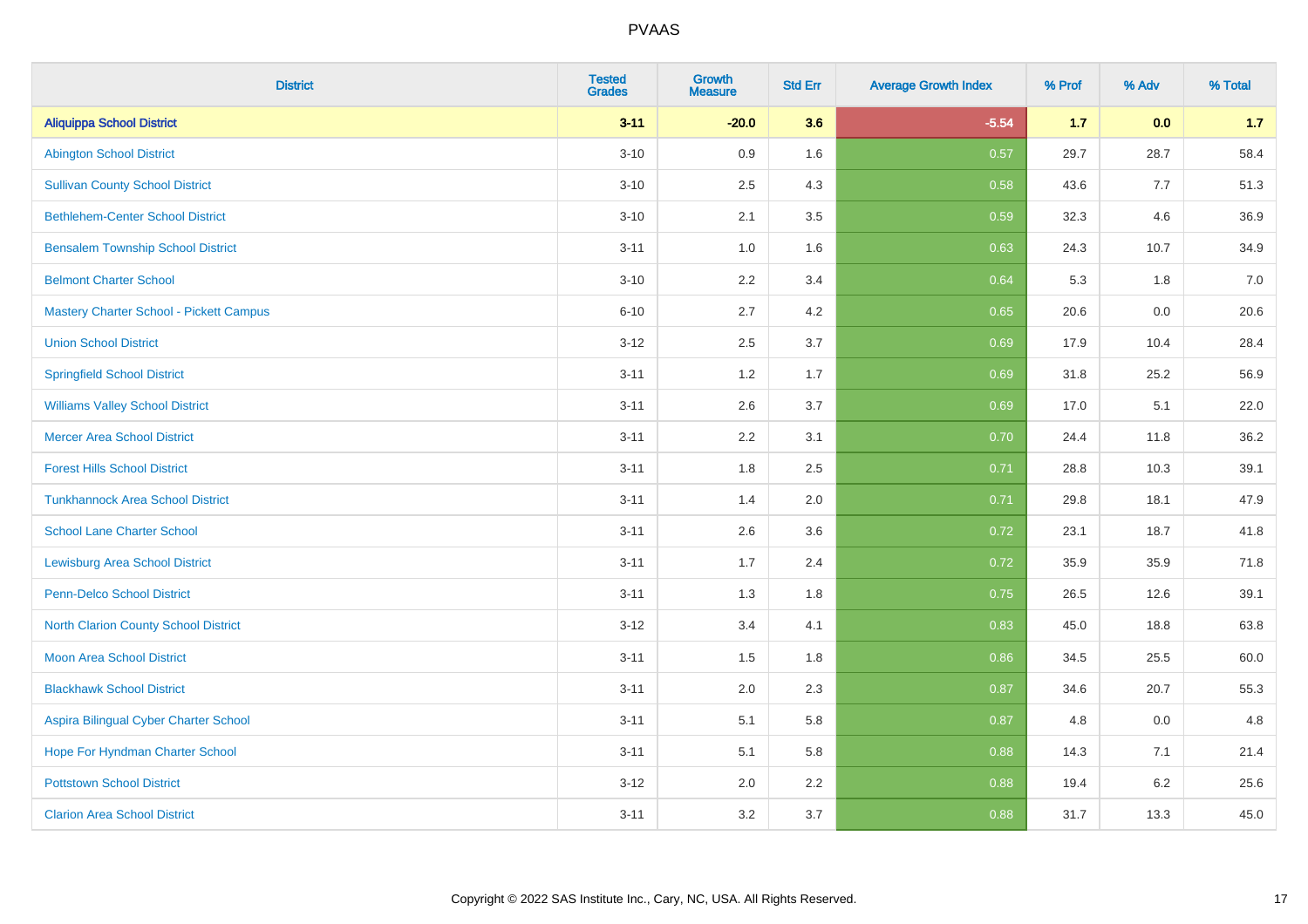| <b>District</b>                                 | <b>Tested</b><br><b>Grades</b> | <b>Growth</b><br><b>Measure</b> | <b>Std Err</b> | <b>Average Growth Index</b> | % Prof  | % Adv | % Total |
|-------------------------------------------------|--------------------------------|---------------------------------|----------------|-----------------------------|---------|-------|---------|
| <b>Aliquippa School District</b>                | $3 - 11$                       | $-20.0$                         | 3.6            | $-5.54$                     | $1.7$   | 0.0   | 1.7     |
| <b>Eastern Lancaster County School District</b> | $3 - 12$                       | 2.9                             | 3.2            | 0.91                        | 35.2    | 36.4  | 71.6    |
| <b>Centennial School District</b>               | $3 - 10$                       | 1.5                             | 1.5            | 0.98                        | 23.6    | 12.4  | 36.0    |
| West Jefferson Hills School District            | $3 - 11$                       | 1.9                             | 1.9            | 0.99                        | 34.8    | 27.3  | 62.1    |
| <b>Galeton Area School District</b>             | $3 - 11$                       | 5.4                             | 5.4            | 1.01                        | 33.3    | 22.2  | 55.6    |
| Esperanza Academy Charter School                | $4 - 11$                       | 2.1                             | 2.1            | 1.01                        | 14.2    | 3.6   | 17.8    |
| <b>Brownsville Area School District</b>         | $3 - 12$                       | 3.9                             | 3.8            | 1.04                        | 22.0    | 8.5   | 30.5    |
| <b>Sharpsville Area School District</b>         | $3 - 11$                       | 3.8                             | 3.7            | 1.04                        | 41.1    | 23.2  | 64.3    |
| <b>Bermudian Springs School District</b>        | $3 - 11$                       | 2.5                             | 2.4            | 1.05                        | 31.8    | 23.5  | 55.3    |
| <b>Haverford Township School District</b>       | $3 - 11$                       | 1.4                             | 1.4            | 1.05                        | 36.7    | 26.3  | 63.0    |
| <b>Athens Area School District</b>              | $3 - 11$                       | 2.6                             | 2.3            | 1.11                        | 34.9    | 12.3  | 47.3    |
| <b>Southeast Delco School District</b>          | $3 - 10$                       | 3.9                             | 3.5            | 1.12                        | 18.6    | 3.4   | 22.0    |
| <b>Esperanza Cyber Charter School</b>           | $3 - 11$                       | 7.1                             | 6.1            | 1.15                        | $8.8\,$ | 2.9   | 11.8    |
| People For People Charter School                | $3 - 12$                       | 6.4                             | 5.6            | 1.15                        | 2.4     | 0.0   | 2.4     |
| <b>Newport School District</b>                  | $3 - 12$                       | $3.8\,$                         | 3.3            | 1.17                        | 38.8    | 10.4  | 49.2    |
| <b>Solanco School District</b>                  | $3 - 11$                       | 2.2                             | 1.8            | 1.18                        | 27.2    | 15.0  | 42.3    |
| <b>Upper Dublin School District</b>             | $3 - 12$                       | 2.1                             | 1.8            | 1.19                        | 34.7    | 30.0  | 64.7    |
| <b>Bellwood-Antis School District</b>           | $3 - 10$                       | 3.5                             | 2.8            | 1.24                        | 40.9    | 19.4  | 60.2    |
| <b>Bloomsburg Area School District</b>          | $3 - 10$                       | 4.3                             | 3.4            | 1.26                        | 36.5    | 20.6  | 57.1    |
| Johnsonburg Area School District                | $3 - 11$                       | 5.0                             | 3.9            | 1.27                        | 35.5    | 11.8  | 47.4    |
| <b>Purchase Line School District</b>            | $3 - 12$                       | 4.3                             | 3.3            | 1.30                        | 32.3    | 9.0   | 41.4    |
| Pennsylvania Virtual Charter School             | $3 - 11$                       | 4.4                             | 3.4            | 1.31                        | 29.8    | 21.2  | 51.0    |
| <b>Ringgold School District</b>                 | $3 - 11$                       | 2.9                             | 2.2            | 1.32                        | 23.8    | 13.3  | 37.1    |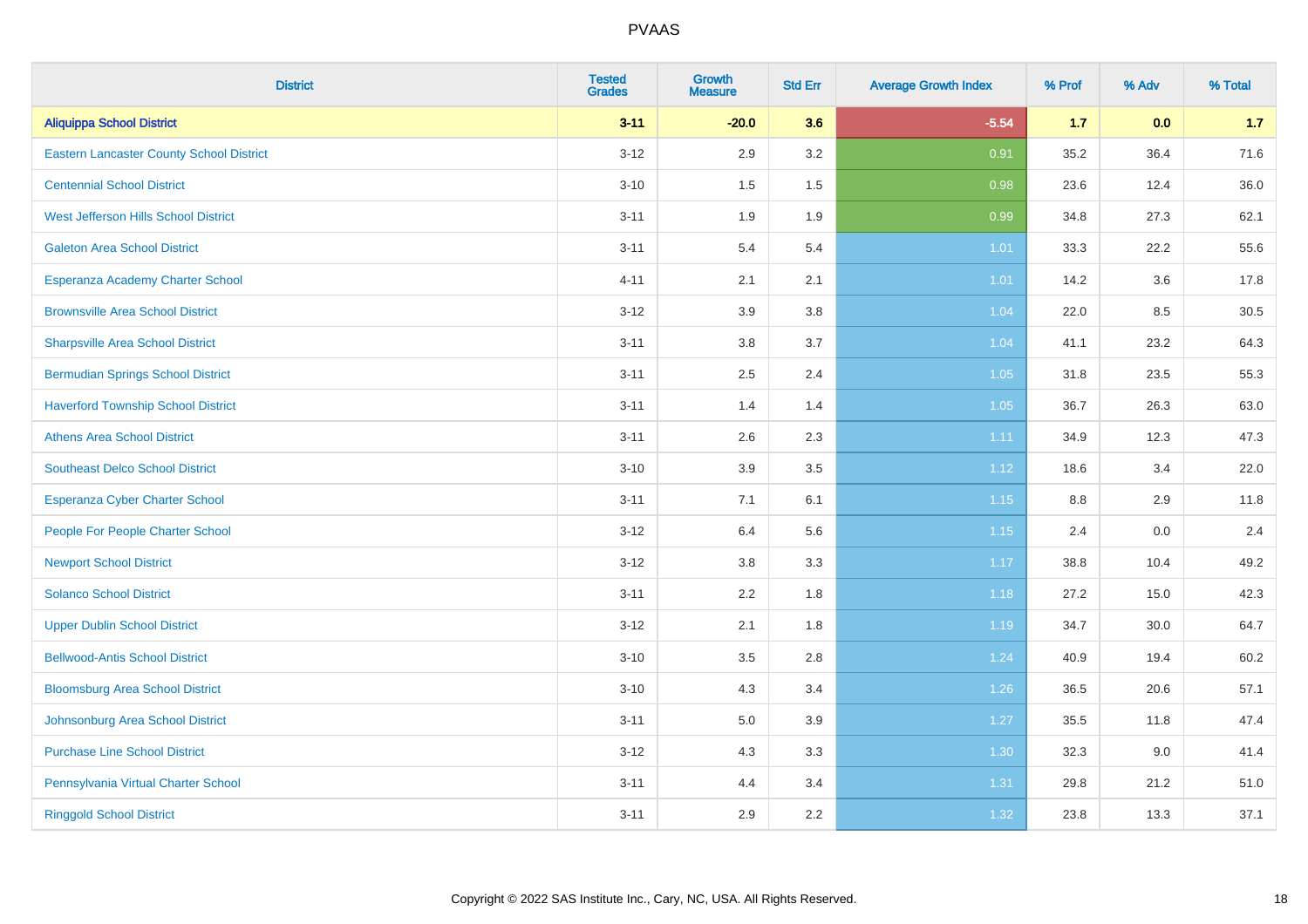| <b>District</b>                                | <b>Tested</b><br><b>Grades</b> | <b>Growth</b><br><b>Measure</b> | <b>Std Err</b> | <b>Average Growth Index</b> | % Prof | % Adv | % Total |
|------------------------------------------------|--------------------------------|---------------------------------|----------------|-----------------------------|--------|-------|---------|
| <b>Aliquippa School District</b>               | $3 - 11$                       | $-20.0$                         | 3.6            | $-5.54$                     | 1.7    | 0.0   | 1.7     |
| <b>Keystone School District</b>                | $3 - 11$                       | 7.8                             | 5.7            | 1.37                        | 35.0   | 45.0  | 80.0    |
| Philipsburg-Osceola Area School District       | $3 - 11$                       | 4.1                             | 3.0            | 1.37                        | 22.5   | 16.2  | 38.8    |
| <b>Chestnut Ridge School District</b>          | $3 - 12$                       | 4.0                             | 2.9            | 1.38                        | 33.2   | 11.0  | 44.2    |
| <b>Conemaugh Township Area School District</b> | $3 - 12$                       | 4.8                             | 3.5            | 1.39                        | 30.9   | 27.8  | 58.8    |
| <b>Western Wayne School District</b>           | $3 - 11$                       | 3.6                             | 2.6            | 1.39                        | 30.8   | 16.2  | 47.0    |
| <b>Mastery Charter School - Thomas Campus</b>  | $3 - 10$                       | 7.9                             | 5.7            | 1.39                        | 12.5   | 0.0   | 12.5    |
| <b>Midd-West School District</b>               | $3 - 11$                       | 3.6                             | 2.6            | 1.42                        | 28.6   | 25.0  | 53.6    |
| <b>Conestoga Valley School District</b>        | $3 - 11$                       | 2.4                             | 1.7            | 1.43                        | 35.0   | 23.5  | 58.5    |
| Susquehanna Township School District           | $3 - 12$                       | 3.9                             | 2.7            | 1.45                        | 19.0   | 13.1  | 32.0    |
| <b>Northern Potter School District</b>         | $3 - 12$                       | $6.8\,$                         | 4.6            | 1.48                        | 30.6   | 11.1  | 41.7    |
| South Western School District                  | $3 - 12$                       | 2.5                             | 1.7            | 1.48                        | 36.2   | 19.7  | 55.9    |
| <b>Smethport Area School District</b>          | $3 - 12$                       | 5.8                             | 3.8            | 1.52                        | 24.6   | 20.0  | 44.6    |
| <b>Gateway School District</b>                 | $3 - 11$                       | 3.1                             | 2.0            | 1.55                        | 35.7   | 18.5  | 54.2    |
| <b>Fort Leboeuf School District</b>            | $3 - 11$                       | 3.5                             | 2.2            | 1.58                        | 32.0   | 16.8  | 48.8    |
| <b>Salisbury Township School District</b>      | $3 - 11$                       | 5.8                             | 3.6            | 1.62                        | 24.4   | 12.6  | 37.0    |
| <b>Halifax Area School District</b>            | $3 - 11$                       | 5.8                             | 3.5            | 1.64                        | 32.1   | 18.9  | 50.9    |
| Dr Robert Ketterer Charter School Inc          | $6 - 12$                       | 7.1                             | 4.3            | 1.66                        | 7.3    | 1.7   | 9.0     |
| <b>Waynesboro Area School District</b>         | $3 - 12$                       | 3.0                             | 1.8            | 1.67                        | 26.0   | 23.5  | 49.5    |
| <b>West Shore School District</b>              | $3 - 12$                       | 2.2                             | 1.3            | 1.68                        | 31.8   | 15.2  | 47.1    |
| <b>Penn-Trafford School District</b>           | $3 - 11$                       | 2.9                             | 1.8            | 1.68                        | 46.3   | 26.2  | 72.5    |
| <b>Port Allegany School District</b>           | $3 - 11$                       | 6.5                             | 3.7            | 1.74                        | 26.4   | 11.3  | 37.7    |
| Multicultural Academy Charter School           | $9 - 11$                       | 6.0                             | 3.4            | 1.77                        | 12.3   | 0.0   | 12.3    |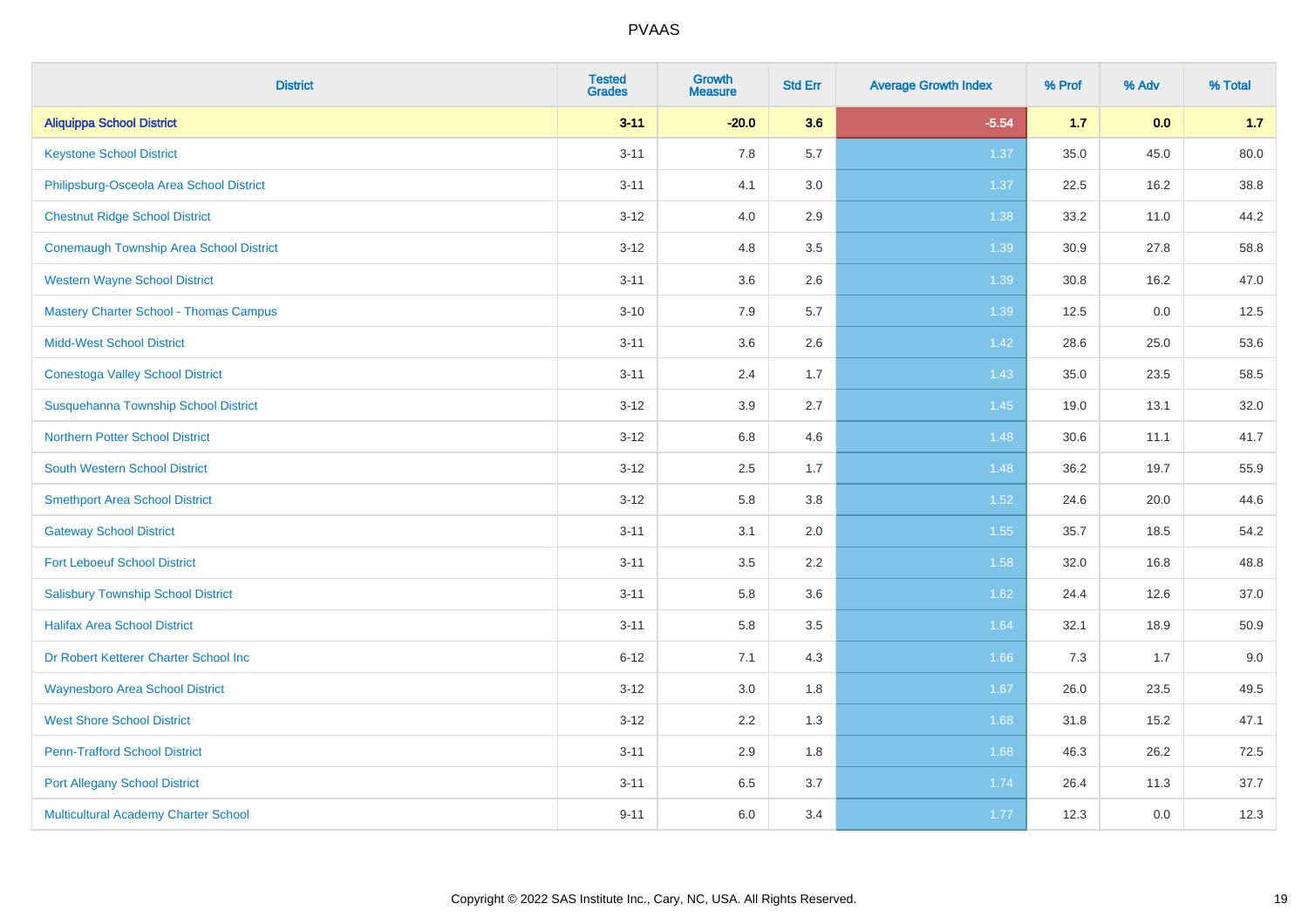| <b>District</b>                                | <b>Tested</b><br><b>Grades</b> | <b>Growth</b><br><b>Measure</b> | <b>Std Err</b> | <b>Average Growth Index</b> | % Prof | % Adv | % Total |
|------------------------------------------------|--------------------------------|---------------------------------|----------------|-----------------------------|--------|-------|---------|
| <b>Aliquippa School District</b>               | $3 - 11$                       | $-20.0$                         | 3.6            | $-5.54$                     | 1.7    | 0.0   | 1.7     |
| <b>Wyalusing Area School District</b>          | $3 - 12$                       | 5.7                             | 3.2            | 1.78                        | 38.6   | 12.9  | 51.4    |
| Leechburg Area School District                 | $3 - 11$                       | 7.0                             | 3.9            | 1.79                        | 37.7   | 4.9   | 42.6    |
| Mt Lebanon School District                     | $3 - 11$                       | 2.4                             | 1.3            | 1.79                        | 39.3   | 37.4  | 76.8    |
| <b>Sayre Area School District</b>              | $3 - 11$                       | 5.8                             | 3.2            | 1.81                        | 30.3   | 21.0  | 51.3    |
| <b>Perkiomen Valley School District</b>        | $3 - 11$                       | 2.7                             | 1.5            | 1.83                        | 35.0   | 25.3  | 60.3    |
| <b>Central Valley School District</b>          | $3 - 10$                       | 4.7                             | 2.6            | 1.83                        | 37.8   | 18.5  | 56.3    |
| <b>Eastern Lebanon County School District</b>  | $3 - 11$                       | 4.0                             | 2.1            | 1.89                        | 23.5   | 11.5  | 35.0    |
| <b>United School District</b>                  | $3 - 11$                       | 6.3                             | 3.3            | 1.89                        | 38.8   | 16.3  | 55.0    |
| <b>Spring Grove Area School District</b>       | $3 - 11$                       | 3.9                             | 2.0            | 1.90                        | 30.0   | 23.0  | 53.0    |
| <b>Oswayo Valley School District</b>           | $3 - 12$                       | 9.9                             | 5.1            | 1.93                        | 26.5   | 44.1  | 70.6    |
| South Middleton School District                | $3 - 11$                       | 4.4                             | 2.2            | 1.95                        | 31.1   | 16.4  | 47.5    |
| Pennsylvania Distance Learning Charter School  | $3 - 12$                       | $6.8\,$                         | 3.4            | 1.99                        | 19.8   | 6.2   | 25.9    |
| <b>Benton Area School District</b>             | $3 - 10$                       | 8.1                             | 4.0            | 2.01                        | 35.7   | 28.6  | 64.3    |
| <b>Keystone Central School District</b>        | $3 - 11$                       | 3.6                             | 1.8            | 2.04                        | 27.1   | 14.6  | 41.8    |
| Northampton Area School District               | $3 - 11$                       | 3.2                             | 1.5            | 2.05                        | 29.8   | 17.9  | 47.7    |
| Northeastern York School District              | $3 - 11$                       | $3.8\,$                         | 1.8            | 2.11                        | 32.7   | 21.0  | 53.7    |
| <b>Muncy School District</b>                   | $3 - 11$                       | 6.9                             | 3.3            | 2.12                        | 37.6   | 18.8  | 56.4    |
| <b>Mckeesport Area School District</b>         | $3 - 12$                       | 4.6                             | 2.2            | 2.14                        | 21.1   | 4.4   | 25.5    |
| <b>Brookville Area School District</b>         | $3 - 11$                       | $6.8\,$                         | 3.1            | 2.19                        | 46.1   | 14.6  | 60.7    |
| <b>Mastery Charter School - Hardy Williams</b> | $3 - 11$                       | 6.6                             | 3.0            | 2.21                        | 24.7   | 1.2   | 25.9    |
| <b>Blue Ridge School District</b>              | $3 - 11$                       | 8.3                             | 3.7            | 2.24                        | 29.6   | 9.3   | 38.9    |
| <b>Wallingford-Swarthmore School District</b>  | $3 - 10$                       | 5.0                             | 2.2            | 2.25                        | 33.3   | 37.1  | 70.4    |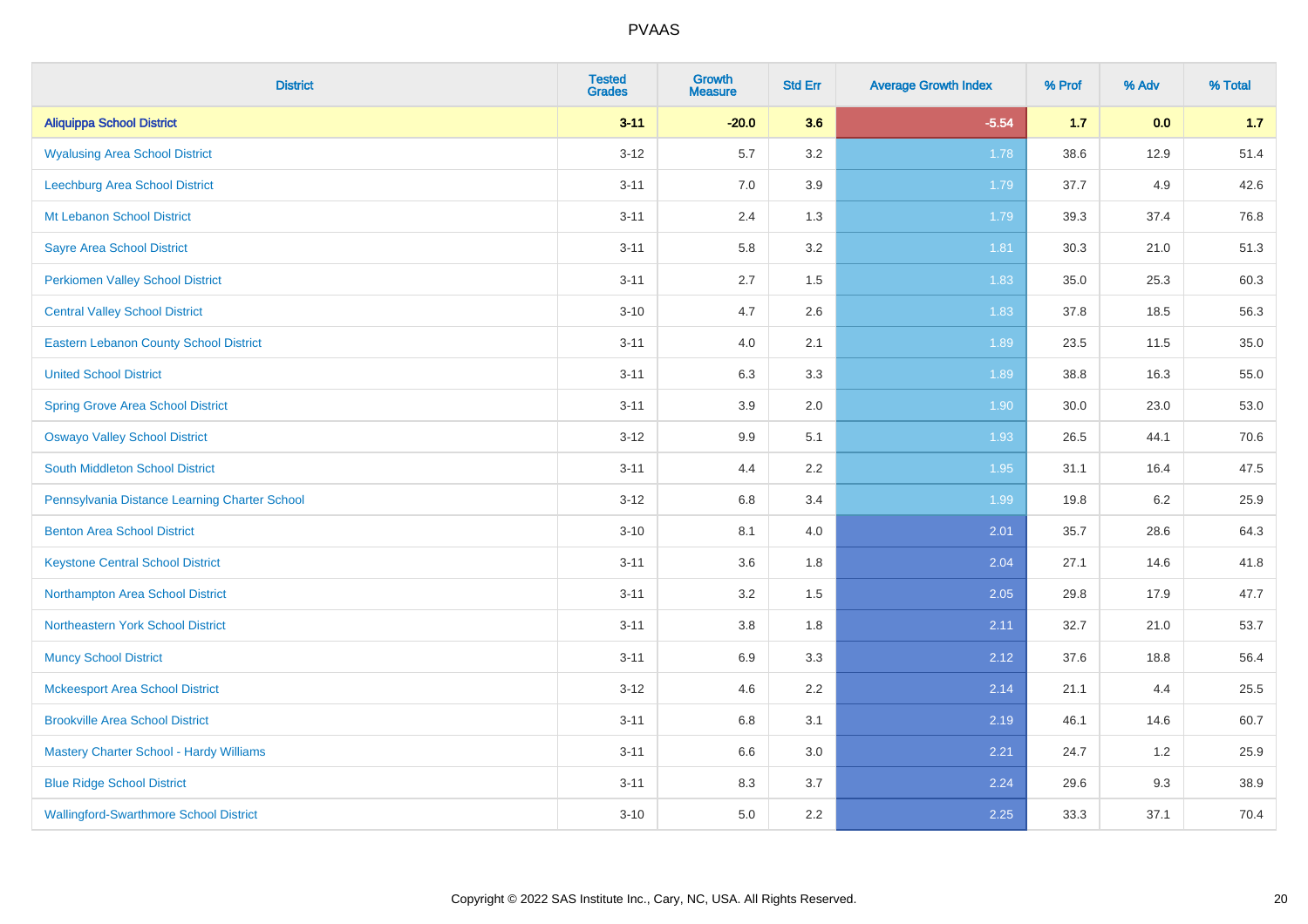| <b>District</b>                                    | <b>Tested</b><br><b>Grades</b> | <b>Growth</b><br><b>Measure</b> | <b>Std Err</b> | <b>Average Growth Index</b> | % Prof | % Adv | % Total |
|----------------------------------------------------|--------------------------------|---------------------------------|----------------|-----------------------------|--------|-------|---------|
| <b>Aliquippa School District</b>                   | $3 - 11$                       | $-20.0$                         | 3.6            | $-5.54$                     | $1.7$  | 0.0   | 1.7     |
| <b>Glendale School District</b>                    | $3 - 10$                       | 7.9                             | 3.5            | 2.25                        | 42.6   | 9.3   | 51.8    |
| <b>East Pennsboro Area School District</b>         | $3 - 11$                       | 4.8                             | 2.1            | 2.26                        | 36.8   | 16.9  | 53.7    |
| <b>Brandywine Heights Area School District</b>     | $3 - 11$                       | 5.8                             | 2.6            | 2.27                        | 27.7   | 28.6  | 56.2    |
| Huntingdon Area School District                    | $3 - 11$                       | 5.8                             | 2.6            | 2.28                        | 27.8   | 17.4  | 45.2    |
| <b>Red Lion Area School District</b>               | $3 - 11$                       | 4.5                             | 1.9            | 2.31                        | 32.3   | 21.5  | 53.8    |
| <b>Bentworth School District</b>                   | $3 - 11$                       | 7.0                             | 3.0            | 2.36                        | 26.6   | 17.0  | 43.6    |
| Northern Lehigh School District                    | $3 - 12$                       | 6.1                             | 2.5            | 2.42                        | 21.4   | 18.0  | 39.3    |
| <b>Homer-Center School District</b>                | $3 - 11$                       | 8.8                             | 3.5            | 2.53                        | 38.0   | 17.7  | 55.8    |
| Northern Tioga School District                     | $3 - 12$                       | 6.8                             | 2.6            | 2.64                        | 25.0   | 16.9  | 41.9    |
| <b>Palisades School District</b>                   | $3 - 11$                       | 7.7                             | 2.9            | 2.66                        | 27.8   | 20.3  | 48.1    |
| <b>Commonwealth Charter Academy Charter School</b> | $3 - 10$                       | 4.2                             | 1.6            | 2.68                        | 27.0   | 15.6  | 42.5    |
| <b>Bedford Area School District</b>                | $3 - 11$                       | 6.4                             | 2.4            | 2.68                        | 31.0   | 20.6  | 51.6    |
| Saint Marys Area School District                   | $3 - 11$                       | 6.0                             | 2.2            | 2.69                        | 35.4   | 18.3  | 53.7    |
| <b>Crawford Central School District</b>            | $3 - 11$                       | 5.7                             | 2.1            | 2.71                        | 26.4   | 15.8  | 42.1    |
| <b>Tamaqua Area School District</b>                | $3-12$                         | 6.5                             | 2.4            | 2.72                        | 34.3   | 17.5  | 51.8    |
| <b>Donegal School District</b>                     | $3-12$                         | 5.9                             | 2.2            | 2.72                        | 34.1   | 23.1  | 57.2    |
| <b>Great Valley School District</b>                | $3 - 11$                       | 5.4                             | 2.0            | 2.77                        | 33.8   | 33.5  | 67.3    |
| South Butler County School District                | $3 - 10$                       | 6.3                             | 2.2            | 2.80                        | 37.8   | 19.2  | 57.0    |
| <b>Canton Area School District</b>                 | $3 - 11$                       | 8.4                             | 2.9            | 2.92                        | 13.8   | 23.0  | 36.8    |
| <b>Bald Eagle Area School District</b>             | $3 - 11$                       | 7.6                             | 2.5            | 3.00                        | 31.6   | 15.6  | 47.3    |
| <b>Line Mountain School District</b>               | $3 - 11$                       | 11.7                            | 3.9            | 3.01                        | 40.4   | 42.3  | 82.7    |
| <b>Lower Dauphin School District</b>               | $3 - 11$                       | 5.3                             | 1.8            | 3.03                        | 30.6   | 26.8  | 57.5    |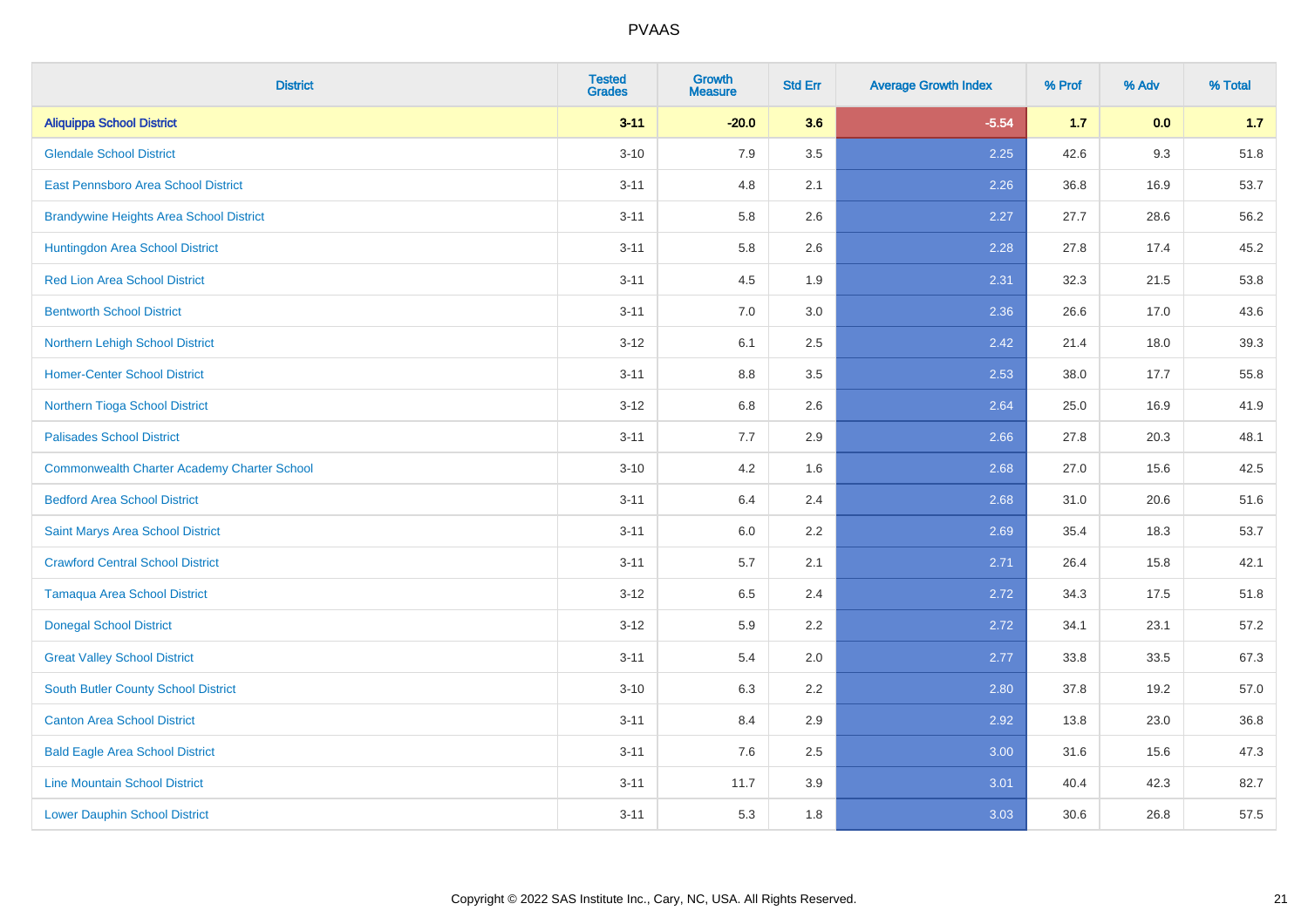| <b>District</b>                                 | <b>Tested</b><br><b>Grades</b> | <b>Growth</b><br><b>Measure</b> | <b>Std Err</b> | <b>Average Growth Index</b> | % Prof | % Adv | % Total |
|-------------------------------------------------|--------------------------------|---------------------------------|----------------|-----------------------------|--------|-------|---------|
| <b>Aliquippa School District</b>                | $3 - 11$                       | $-20.0$                         | 3.6            | $-5.54$                     | $1.7$  | 0.0   | 1.7     |
| <b>Allegheny-Clarion Valley School District</b> | $3 - 10$                       | 12.3                            | 4.1            | 3.03                        | 33.3   | 19.0  | 52.4    |
| <b>Upper Perkiomen School District</b>          | $3 - 11$                       | 5.7                             | 1.9            | 3.04                        | 25.4   | 19.9  | 45.4    |
| <b>Kane Area School District</b>                | $3 - 10$                       | 8.8                             | 2.9            | 3.07                        | 31.4   | 19.8  | 51.2    |
| Capital Area School for the Arts Charter School | $9 - 11$                       | 14.2                            | 4.5            | 3.13                        | 27.5   | 30.0  | 57.5    |
| <b>Greenwood School District</b>                | $3 - 11$                       | 11.3                            | 3.6            | 3.14                        | 31.2   | 32.8  | 63.9    |
| 21st Century Cyber Charter School               | $6 - 12$                       | 6.6                             | 2.1            | 3.16                        | 29.0   | 21.8  | 50.8    |
| <b>Avon Grove Charter School</b>                | $3 - 11$                       | 9.8                             | 3.1            | 3.18                        | 32.4   | 26.0  | 58.4    |
| <b>Apollo-Ridge School District</b>             | $3 - 12$                       | 9.5                             | 3.0            | 3.23                        | 34.0   | 9.4   | 43.4    |
| <b>Penncrest School District</b>                | $3 - 11$                       | 6.0                             | 1.9            | 3.24                        | 31.1   | 16.9  | 48.0    |
| <b>Upper Dauphin Area School District</b>       | $3 - 11$                       | 16.5                            | 5.1            | 3.26                        | 37.5   | 26.8  | 64.3    |
| <b>Steel Valley School District</b>             | $3 - 11$                       | 11.1                            | 3.3            | 3.33                        | 34.8   | 10.1  | 44.9    |
| South Fayette Township School District          | $3 - 11$                       | 6.0                             | 1.8            | 3.33                        | 32.2   | 38.3  | 70.5    |
| <b>Bellefonte Area School District</b>          | $3 - 11$                       | $6.7\,$                         | 2.0            | 3.34                        | 28.8   | 21.5  | 50.2    |
| <b>Conrad Weiser Area School District</b>       | $3 - 11$                       | 7.1                             | 2.1            | 3.34                        | 28.2   | 14.4  | 42.6    |
| <b>Kutztown Area School District</b>            | $3 - 12$                       | 9.3                             | 2.8            | 3.34                        | 38.5   | 14.6  | 53.2    |
| Wilmington Area School District                 | $3 - 11$                       | 11.1                            | 3.3            | 3.37                        | 29.8   | 26.2  | 56.0    |
| <b>Fairview School District</b>                 | $3 - 11$                       | 8.3                             | 2.4            | 3.43                        | 41.9   | 34.9  | 76.7    |
| <b>Mars Area School District</b>                | $3 - 10$                       | 6.6                             | 1.9            | 3.45                        | 36.7   | 32.4  | 69.1    |
| <b>North Pocono School District</b>             | $3 - 11$                       | 13.1                            | 3.7            | 3.54                        | 31.4   | 33.3  | 64.7    |
| <b>York Suburban School District</b>            | $3 - 11$                       | 7.4                             | 2.1            | 3.55                        | 24.9   | 31.2  | 56.1    |
| Oil City Area School District                   | $3 - 11$                       | 8.6                             | 2.4            | 3.56                        | 29.1   | 13.1  | 42.2    |
| <b>Tredyffrin-Easttown School District</b>      | $3 - 10$                       | 8.7                             | 2.4            | 3.57                        | 35.2   | 35.8  | 71.0    |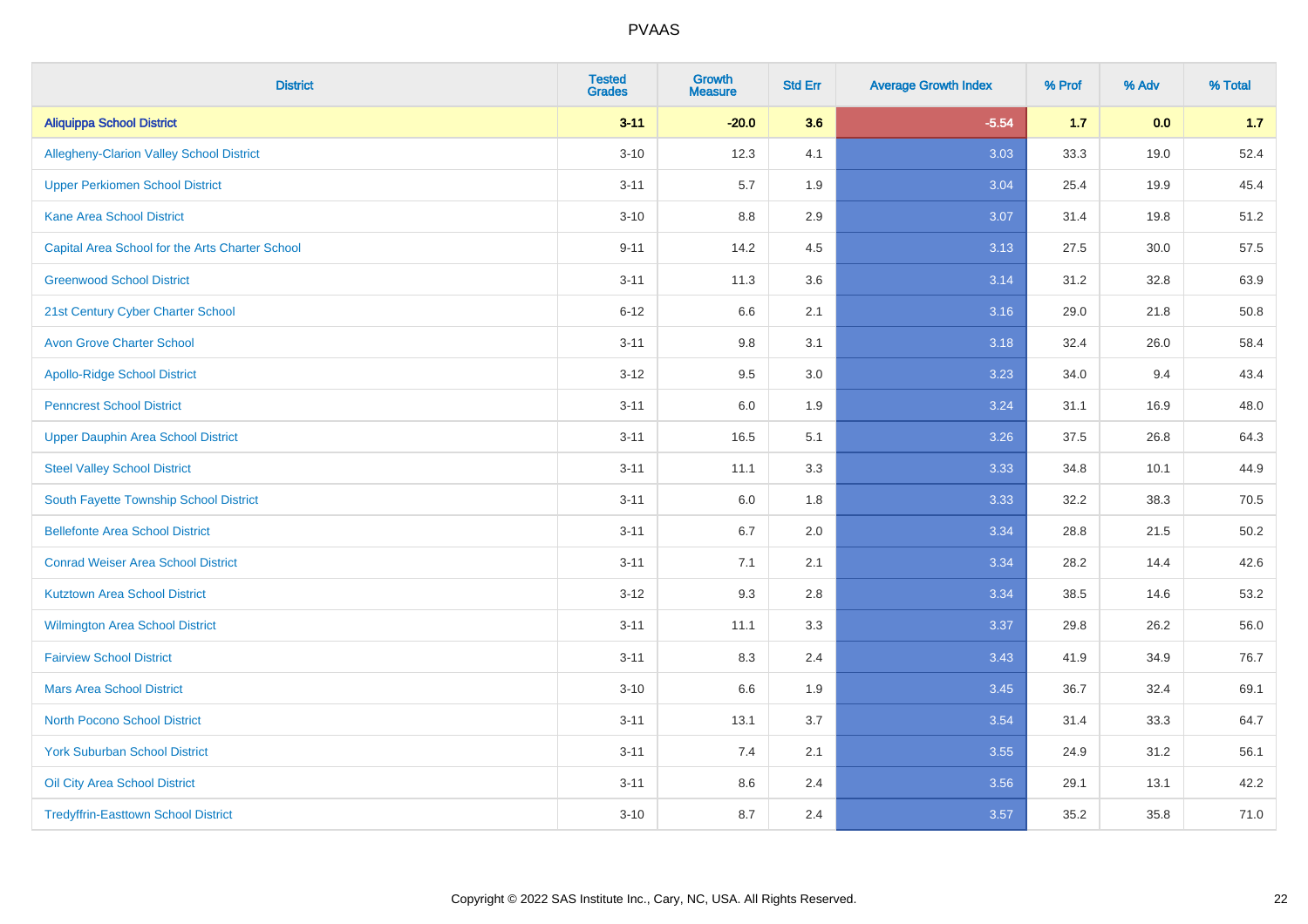| <b>District</b>                           | <b>Tested</b><br><b>Grades</b> | <b>Growth</b><br><b>Measure</b> | <b>Std Err</b> | <b>Average Growth Index</b> | % Prof | % Adv   | % Total |
|-------------------------------------------|--------------------------------|---------------------------------|----------------|-----------------------------|--------|---------|---------|
| <b>Aliquippa School District</b>          | $3 - 11$                       | $-20.0$                         | 3.6            | $-5.54$                     | $1.7$  | 0.0     | 1.7     |
| <b>William Penn School District</b>       | $3 - 12$                       | 7.0                             | 1.9            | 3.61                        | 14.0   | $7.2\,$ | 21.3    |
| <b>Reading School District</b>            | $3 - 11$                       | 4.3                             | 1.2            | 3.71                        | 16.8   | $6.0\,$ | 22.8    |
| <b>Spring Cove School District</b>        | $3 - 11$                       | 9.1                             | 2.4            | 3.77                        | 31.8   | 25.4    | 57.1    |
| <b>Dover Area School District</b>         | $3-12$                         | 7.1                             | 1.9            | 3.78                        | 33.0   | 18.7    | 51.7    |
| <b>Hampton Township School District</b>   | $3 - 11$                       | 7.4                             | 2.0            | 3.79                        | 37.9   | 39.2    | 77.0    |
| <b>Juniata County School District</b>     | $3-12$                         | 7.7                             | 2.0            | 3.81                        | 22.9   | 18.9    | 41.8    |
| <b>Hazleton Area School District</b>      | $3 - 11$                       | 6.0                             | 1.6            | 3.85                        | 20.5   | 9.0     | 29.5    |
| <b>Warrior Run School District</b>        | $3 - 11$                       | 10.5                            | 2.7            | 3.86                        | 34.1   | 16.8    | 50.9    |
| <b>Dallas School District</b>             | $3 - 11$                       | 8.1                             | 2.1            | 3.87                        | 32.4   | 22.4    | 54.8    |
| <b>Phoenixville Area School District</b>  | $3 - 11$                       | 7.3                             | 1.8            | 3.96                        | 32.3   | 27.6    | 59.8    |
| Abington Heights School District          | $3 - 11$                       | 6.7                             | 1.7            | 4.00                        | 33.8   | 31.7    | 65.5    |
| <b>Radnor Township School District</b>    | $3 - 12$                       | $7.5\,$                         | 1.9            | 4.03                        | 33.0   | 38.3    | 71.3    |
| Downingtown Area School District          | $3 - 11$                       | 4.4                             | 1.1            | 4.06                        | 30.1   | 32.0    | 62.2    |
| <b>Ephrata Area School District</b>       | $3 - 11$                       | 6.8                             | 1.7            | 4.08                        | 31.6   | 17.1    | 48.8    |
| <b>Valley View School District</b>        | $3 - 11$                       | 9.3                             | 2.2            | 4.18                        | 26.6   | 23.1    | 49.7    |
| <b>Elizabethtown Area School District</b> | $3-12$                         | 7.1                             | 1.7            | 4.19                        | 36.4   | 27.6    | 64.0    |
| <b>Laurel School District</b>             | $3 - 11$                       | 13.0                            | 3.1            | 4.19                        | 30.3   | 15.7    | 46.1    |
| Pennsylvania Leadership Charter School    | $3 - 11$                       | 8.0                             | 1.9            | 4.22                        | 33.1   | 27.8    | 60.9    |
| <b>Wallenpaupack Area School District</b> | $3 - 11$                       | 8.8                             | 2.1            | 4.28                        | 28.5   | 18.9    | 47.4    |
| Maritime Academy Charter School           | $3 - 10$                       | 13.2                            | 3.1            | 4.29                        | 24.0   | 1.3     | 25.3    |
| <b>Coudersport Area School District</b>   | $3 - 11$                       | 14.8                            | 3.4            | 4.33                        | 34.7   | 28.0    | 62.7    |
| <b>West Allegheny School District</b>     | $3-12$                         | 8.6                             | 2.0            | 4.34                        | 37.3   | 27.2    | 64.5    |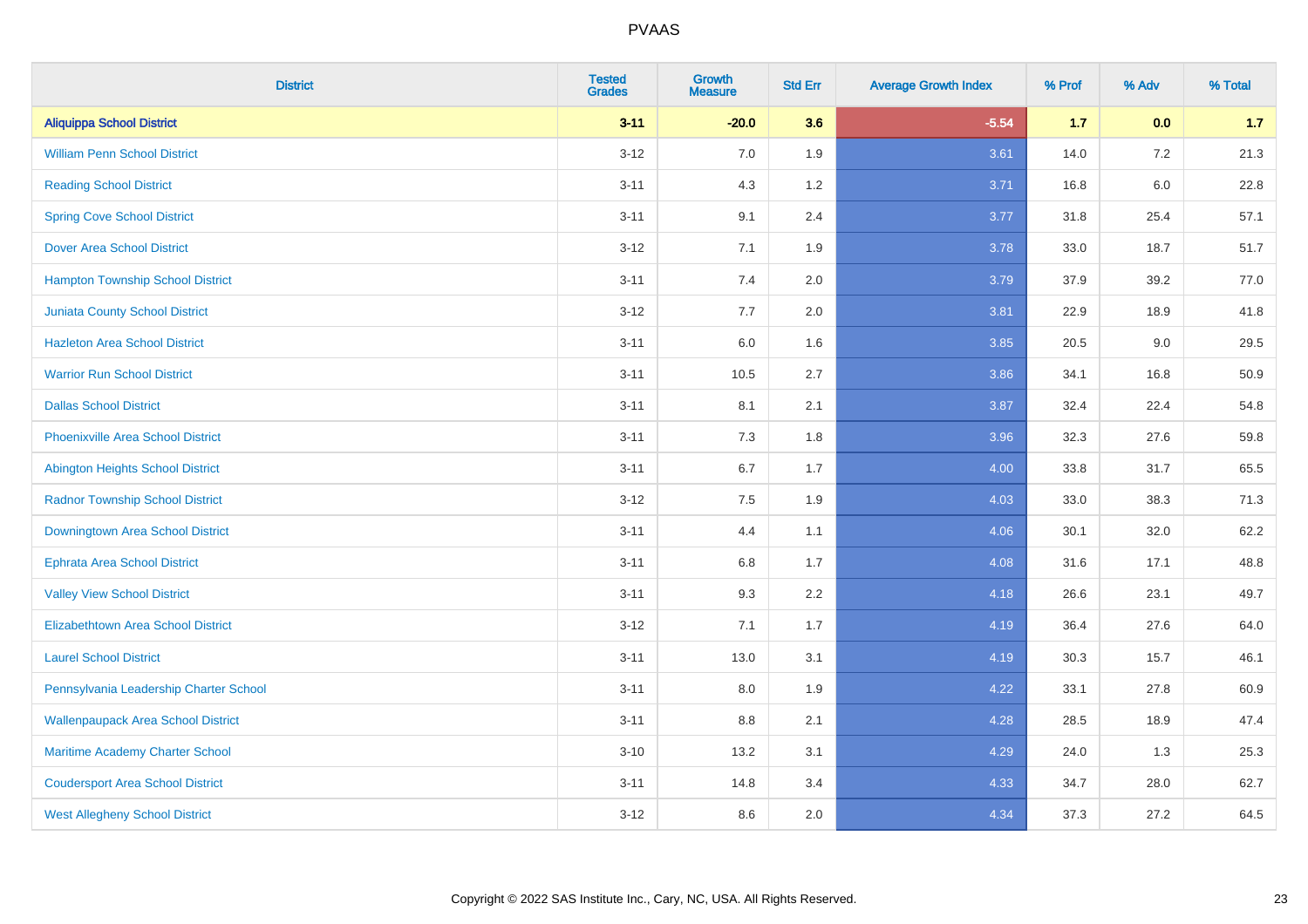| <b>District</b>                                | <b>Tested</b><br><b>Grades</b> | <b>Growth</b><br><b>Measure</b> | <b>Std Err</b> | <b>Average Growth Index</b> | % Prof | % Adv | % Total |
|------------------------------------------------|--------------------------------|---------------------------------|----------------|-----------------------------|--------|-------|---------|
| <b>Aliquippa School District</b>               | $3 - 11$                       | $-20.0$                         | 3.6            | $-5.54$                     | 1.7    | 0.0   | 1.7     |
| <b>Lower Moreland Township School District</b> | $3 - 11$                       | 8.7                             | 2.0            | 4.35                        | 38.2   | 33.2  | 71.4    |
| <b>Pennsbury School District</b>               | $3 - 11$                       | 5.6                             | 1.3            | 4.38                        | 37.7   | 27.7  | 65.4    |
| <b>Montrose Area School District</b>           | $3 - 10$                       | 12.3                            | 2.8            | 4.41                        | 37.8   | 28.9  | 66.7    |
| <b>Conewago Valley School District</b>         | $3 - 12$                       | 7.6                             | 1.7            | 4.46                        | 41.3   | 19.4  | 60.6    |
| Northern York County School District           | $3 - 11$                       | 8.4                             | 1.8            | 4.63                        | 24.3   | 23.1  | 47.4    |
| <b>Stroudsburg Area School District</b>        | $3 - 11$                       | 7.5                             | 1.6            | 4.70                        | 30.4   | 18.3  | 48.7    |
| <b>West Perry School District</b>              | $3 - 11$                       | 11.0                            | 2.3            | 4.76                        | 26.9   | 20.5  | 47.4    |
| <b>Lakeland School District</b>                | $3 - 11$                       | 13.3                            | 2.8            | 4.80                        | 22.2   | 21.2  | 43.4    |
| <b>Penn Manor School District</b>              | $3 - 11$                       | 7.1                             | 1.5            | 4.82                        | 26.7   | 20.5  | 47.2    |
| <b>Iroquois School District</b>                | $3 - 11$                       | 13.6                            | 2.8            | 4.83                        | 33.3   | 16.0  | 49.4    |
| Lehighton Area School District                 | $3 - 11$                       | 11.4                            | 2.4            | 4.84                        | 30.5   | 24.9  | 55.3    |
| <b>Belle Vernon Area School District</b>       | $3 - 11$                       | 11.1                            | 2.3            | 4.88                        | 31.6   | 25.4  | 57.1    |
| <b>Quaker Valley School District</b>           | $3 - 11$                       | 12.2                            | 2.5            | 4.90                        | 39.5   | 26.4  | 65.9    |
| <b>Easton Area School District</b>             | $3 - 12$                       | 6.3                             | 1.3            | 4.91                        | 24.1   | 13.0  | 37.1    |
| <b>Berlin Brothersvalley School District</b>   | $3 - 11$                       | 19.6                            | 4.0            | 4.93                        | 28.3   | 41.3  | 69.6    |
| <b>Pennridge School District</b>               | $3 - 10$                       | 7.4                             | 1.5            | 5.10                        | 32.0   | 27.6  | 59.6    |
| Pen Argyl Area School District                 | $3 - 12$                       | 12.8                            | 2.5            | 5.10                        | 28.5   | 23.8  | 52.3    |
| <b>Fleetwood Area School District</b>          | $3 - 10$                       | 10.4                            | 2.0            | 5.19                        | 31.7   | 25.8  | 57.5    |
| <b>West Branch Area School District</b>        | $3 - 11$                       | 17.0                            | 3.3            | 5.20                        | 47.1   | 19.1  | 66.2    |
| <b>Cornwall-Lebanon School District</b>        | $3 - 11$                       | 8.2                             | 1.6            | 5.24                        | 28.0   | 20.5  | 48.6    |
| <b>Avon Grove School District</b>              | $3 - 10$                       | 7.6                             | 1.4            | 5.29                        | 33.7   | 33.2  | 67.0    |
| Penns Valley Area School District              | $3 - 12$                       | 14.1                            | 2.6            | 5.33                        | 29.6   | 23.3  | 52.9    |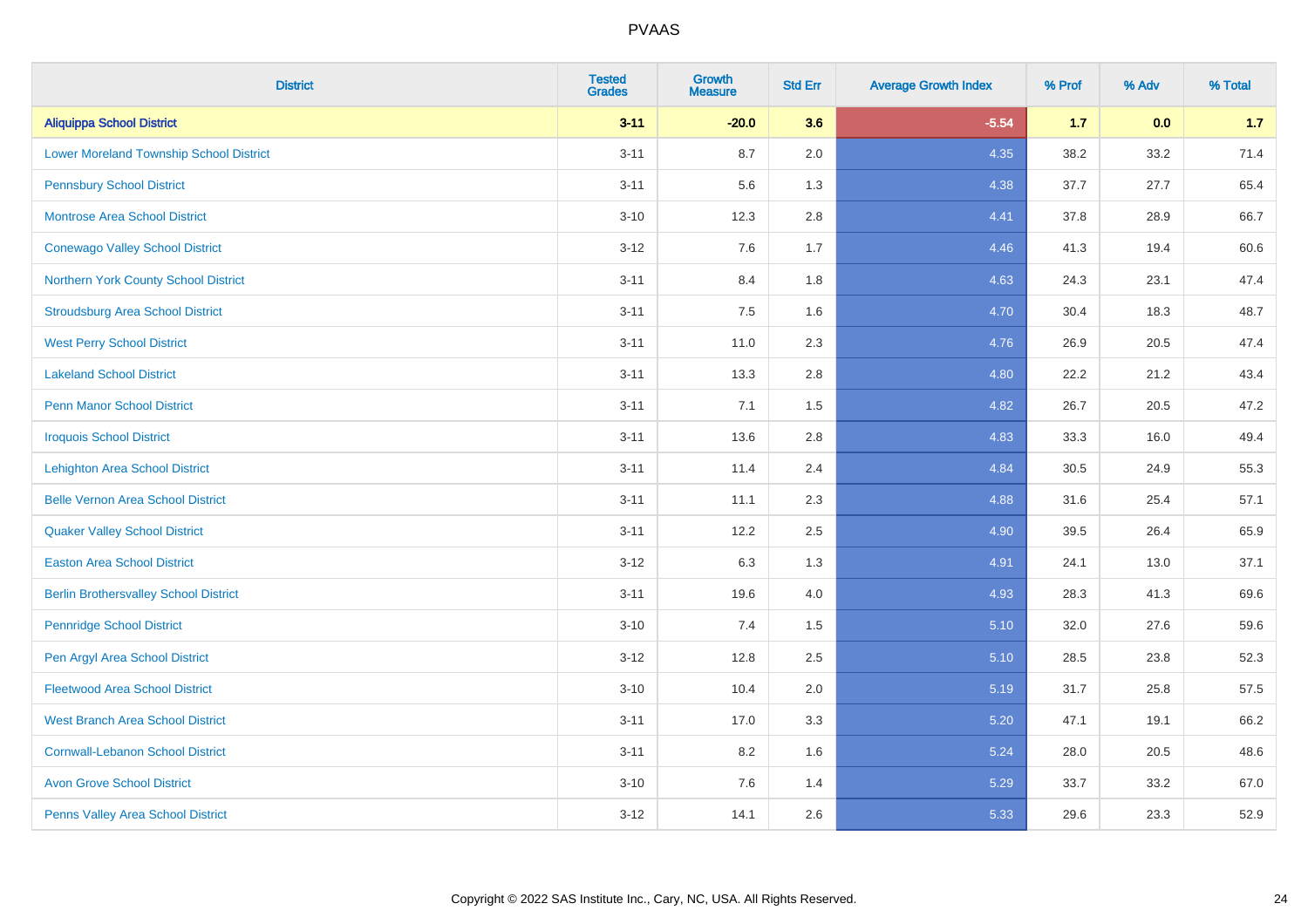| <b>District</b>                           | <b>Tested</b><br><b>Grades</b> | <b>Growth</b><br><b>Measure</b> | <b>Std Err</b> | <b>Average Growth Index</b> | % Prof | % Adv | % Total |
|-------------------------------------------|--------------------------------|---------------------------------|----------------|-----------------------------|--------|-------|---------|
| <b>Aliquippa School District</b>          | $3 - 11$                       | $-20.0$                         | 3.6            | $-5.54$                     | $1.7$  | 0.0   | 1.7     |
| Lake-Lehman School District               | $3 - 11$                       | 14.9                            | 2.8            | 5.34                        | 25.8   | 22.5  | 48.3    |
| <b>Pine-Richland School District</b>      | $3 - 11$                       | 9.3                             | 1.7            | 5.56                        | 42.3   | 35.8  | 78.1    |
| <b>Hermitage School District</b>          | $3 - 12$                       | 14.0                            | 2.5            | 5.59                        | 34.0   | 27.0  | 61.0    |
| Lampeter-Strasburg School District        | $3 - 12$                       | 11.0                            | 1.9            | 5.69                        | 35.4   | 32.3  | 67.7    |
| <b>Pequea Valley School District</b>      | $3 - 11$                       | 18.0                            | 3.1            | 5.74                        | 29.2   | 37.5  | 66.7    |
| <b>Harbor Creek School District</b>       | $3 - 11$                       | 13.4                            | 2.3            | 5.80                        | 34.5   | 40.7  | 75.2    |
| <b>Blue Mountain School District</b>      | $3 - 10$                       | 12.2                            | 2.1            | 5.81                        | 30.7   | 26.1  | 56.8    |
| <b>Punxsutawney Area School District</b>  | $3 - 11$                       | 15.8                            | 2.7            | 5.83                        | 18.6   | 29.0  | 47.6    |
| Indiana Area School District              | $3 - 11$                       | 12.0                            | 2.0            | 5.98                        | 30.0   | 30.4  | 60.3    |
| <b>Agora Cyber Charter School</b>         | $3 - 11$                       | 14.6                            | 2.4            | 6.03                        | 24.7   | 19.5  | 44.2    |
| <b>Franklin Regional School District</b>  | $3 - 11$                       | 11.3                            | 1.8            | 6.13                        | 30.0   | 35.0  | 65.0    |
| <b>Tuscarora School District</b>          | $3 - 11$                       | 13.4                            | 2.2            | 6.20                        | 37.1   | 26.3  | 63.4    |
| <b>Armstrong School District</b>          | $3 - 11$                       | 9.8                             | 1.6            | 6.22                        | 32.8   | 24.6  | 57.4    |
| <b>Cocalico School District</b>           | $3 - 11$                       | 12.3                            | 1.9            | 6.48                        | 28.2   | 32.3  | 60.5    |
| <b>Manheim Central School District</b>    | $3 - 11$                       | 12.8                            | 2.0            | 6.52                        | 27.8   | 35.4  | 63.2    |
| <b>Neshaminy School District</b>          | $3 - 11$                       | 8.6                             | 1.3            | 6.56                        | 31.3   | 23.9  | 55.2    |
| <b>Millcreek Township School District</b> | $3 - 11$                       | 9.1                             | 1.4            | 6.61                        | 34.5   | 30.1  | 64.6    |
| <b>Methacton School District</b>          | $3 - 11$                       | 11.0                            | 1.6            | 6.94                        | 36.0   | 33.6  | 69.6    |
| <b>Camp Hill School District</b>          | $3-12$                         | 20.7                            | 2.9            | 7.00                        | 32.3   | 41.4  | 73.7    |
| <b>Whitehall-Coplay School District</b>   | $3 - 11$                       | 11.8                            | 1.7            | 7.06                        | 32.3   | 21.7  | 54.0    |
| <b>Upper Merion Area School District</b>  | $3 - 11$                       | 14.0                            | 2.0            | 7.15                        | 34.4   | 32.6  | 67.0    |
| <b>Danville Area School District</b>      | $3 - 11$                       | 18.4                            | 2.6            | 7.19                        | 32.0   | 46.1  | 78.1    |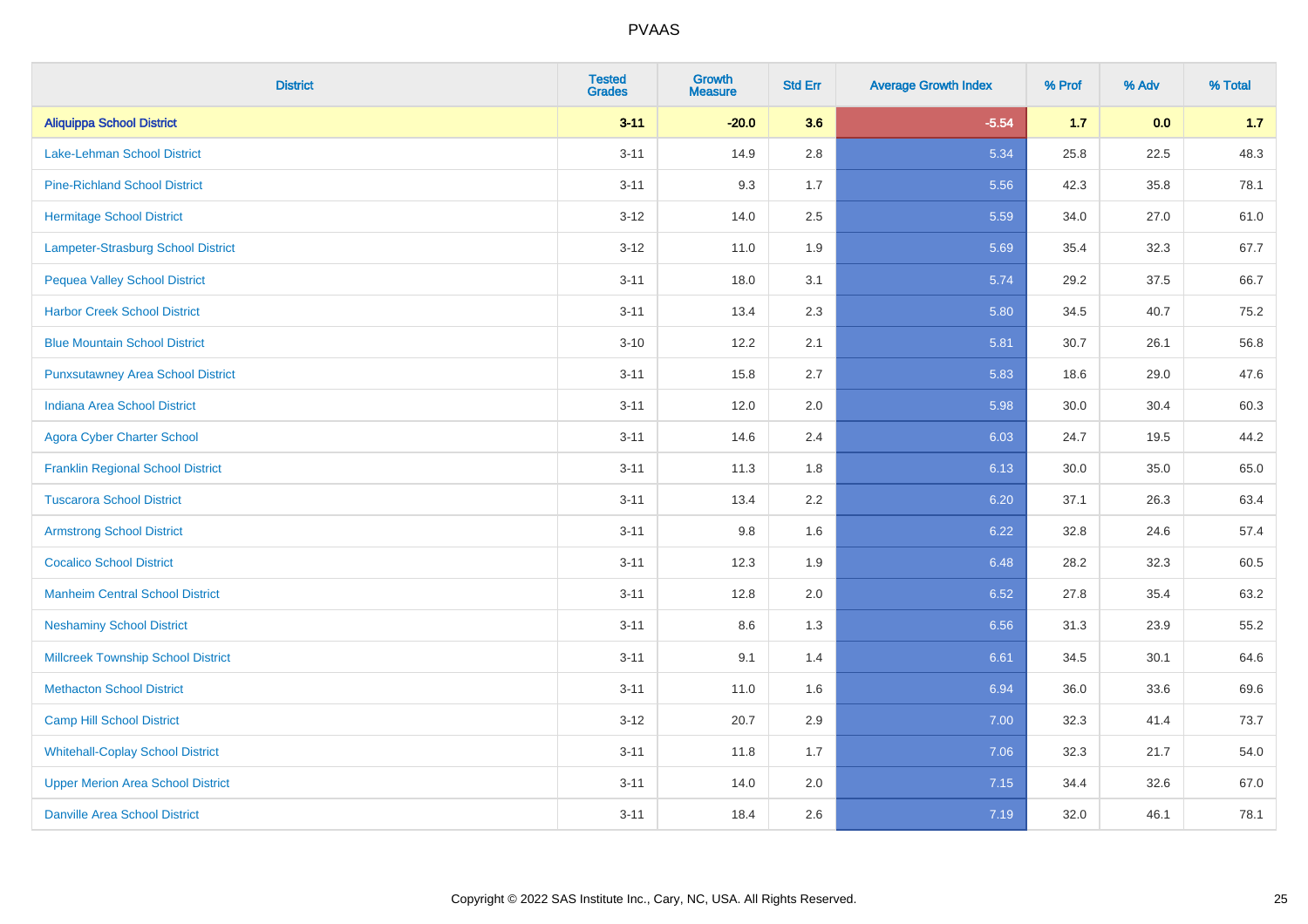| <b>District</b>                               | <b>Tested</b><br><b>Grades</b> | <b>Growth</b><br><b>Measure</b> | <b>Std Err</b> | <b>Average Growth Index</b> | % Prof | % Adv | % Total |
|-----------------------------------------------|--------------------------------|---------------------------------|----------------|-----------------------------|--------|-------|---------|
| <b>Aliquippa School District</b>              | $3 - 11$                       | $-20.0$                         | 3.6            | $-5.54$                     | $1.7$  | 0.0   | 1.7     |
| <b>Mountain View School District</b>          | $3 - 11$                       | 24.2                            | 3.4            | 7.20                        | 45.8   | 37.3  | 83.0    |
| <b>Manheim Township School District</b>       | $3-12$                         | 10.9                            | 1.5            | 7.51                        | 30.9   | 31.0  | 61.9    |
| <b>East Penn School District</b>              | $3 - 11$                       | 8.9                             | 1.2            | 7.61                        | 32.8   | 26.4  | 59.2    |
| <b>Mifflin County School District</b>         | $3 - 11$                       | 12.3                            | 1.6            | 7.69                        | 35.1   | 15.1  | 50.3    |
| <b>Upper Saint Clair School District</b>      | $3 - 11$                       | 13.8                            | 1.8            | 7.86                        | 32.2   | 44.5  | 76.7    |
| <b>Peters Township School District</b>        | $3 - 11$                       | 14.1                            | 1.7            | 8.16                        | 35.2   | 41.6  | 76.8    |
| <b>Collegium Charter School</b>               | $3 - 10$                       | 21.2                            | 2.6            | 8.18                        | 25.4   | 16.4  | 41.8    |
| <b>Upper Darby School District</b>            | $3-12$                         | 11.2                            | 1.4            | 8.28                        | 23.8   | 11.8  | 35.6    |
| <b>Saucon Valley School District</b>          | $3 - 11$                       | 18.9                            | 2.2            | 8.48                        | 26.0   | 39.6  | 65.6    |
| <b>Southern York County School District</b>   | $3 - 11$                       | 15.5                            | 1.8            | 8.48                        | 37.6   | 29.2  | 66.8    |
| <b>Central York School District</b>           | $3-12$                         | 12.9                            | 1.5            | 8.64                        | 31.4   | 24.1  | 55.5    |
| <b>Marple Newtown School District</b>         | $3 - 11$                       | 20.6                            | 2.3            | 8.95                        | 31.1   | 42.7  | 73.8    |
| Palmyra Area School District                  | $3 - 11$                       | 16.2                            | 1.8            | 9.02                        | 38.8   | 34.0  | 72.8    |
| <b>Unionville-Chadds Ford School District</b> | $3 - 11$                       | 15.8                            | 1.7            | 9.12                        | 31.2   | 48.0  | 79.2    |
| <b>Wayne Highlands School District</b>        | $3 - 11$                       | 22.5                            | 2.5            | 9.16                        | 33.8   | 40.4  | 74.2    |
| Fox Chapel Area School District               | $3 - 11$                       | 17.6                            | 1.9            | 9.47                        | 22.9   | 52.0  | 74.9    |
| <b>Delaware Valley School District</b>        | $3 - 11$                       | 15.7                            | 1.6            | 9.62                        | 36.7   | 32.1  | 68.8    |
| <b>New Hope-Solebury School District</b>      | $3 - 11$                       | 28.8                            | 2.9            | 9.77                        | 31.6   | 50.0  | 81.6    |
| <b>Loyalsock Township School District</b>     | $3-12$                         | 26.7                            | 2.7            | 9.92                        | 36.8   | 35.1  | 71.9    |
| <b>Derry Township School District</b>         | $3 - 10$                       | 20.1                            | 2.0            | 10.20                       | 32.8   | 46.9  | 79.7    |
| <b>Hempfield School District</b>              | $3 - 11$                       | 13.4                            | 1.3            | 10.53                       | 29.9   | 36.8  | 66.7    |
| <b>Warwick School District</b>                | $3 - 11$                       | 21.7                            | 1.8            | 11.76                       | 27.7   | 36.3  | 64.0    |